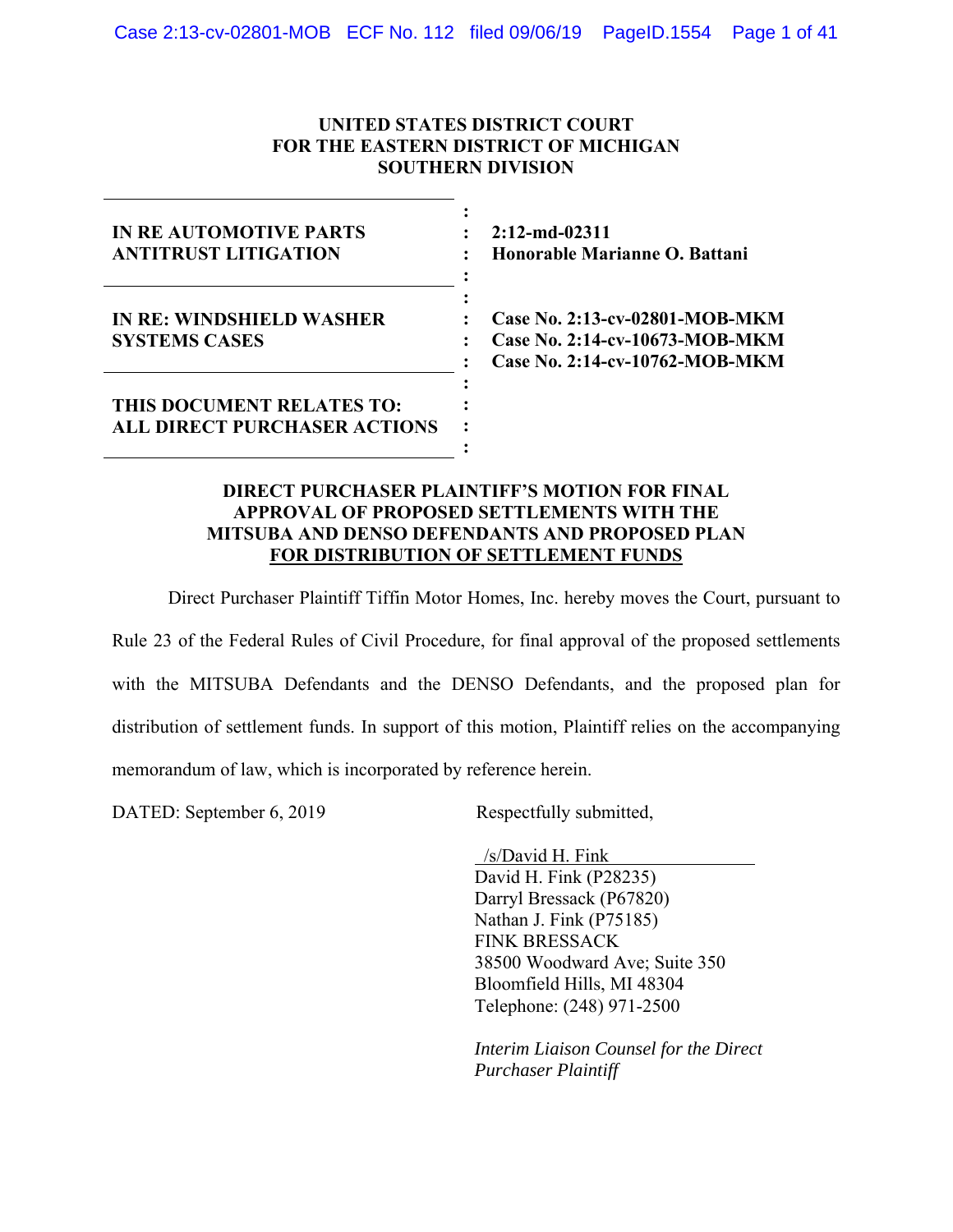Steven A. Kanner William H. London Michael E. Moskovitz FREED KANNER LONDON & MILLEN LLC 2201 Waukegan Road, Suite 130 Bannockburn, IL 60015 Telephone: (224) 632-4500

Gregory P. Hansel Randall B. Weill Michael S. Smith PRETI, FLAHERTY, BELIVEAU & PACHIOS LLP One City Center, P.O. Box 9546 Portland, ME 04112-9546 Telephone: (207) 791-3000

Joseph C. Kohn William E. Hoese Douglas A. Abrahams KOHN, SWIFT & GRAF, P.C. 1600 Market Street, Suite 2500 Philadelphia, PA 19103 Telephone: (215) 238-1700

Eugene A. Spector William G. Caldes Jeffrey L. Spector SPECTOR ROSEMAN & KODROFF, P.C. 2001 Market Street, Suite 3420 Philadelphia, PA 19103 Telephone: (215) 496-0300

*Interim Co-Lead Counsel for the Direct Purchaser Plaintiff*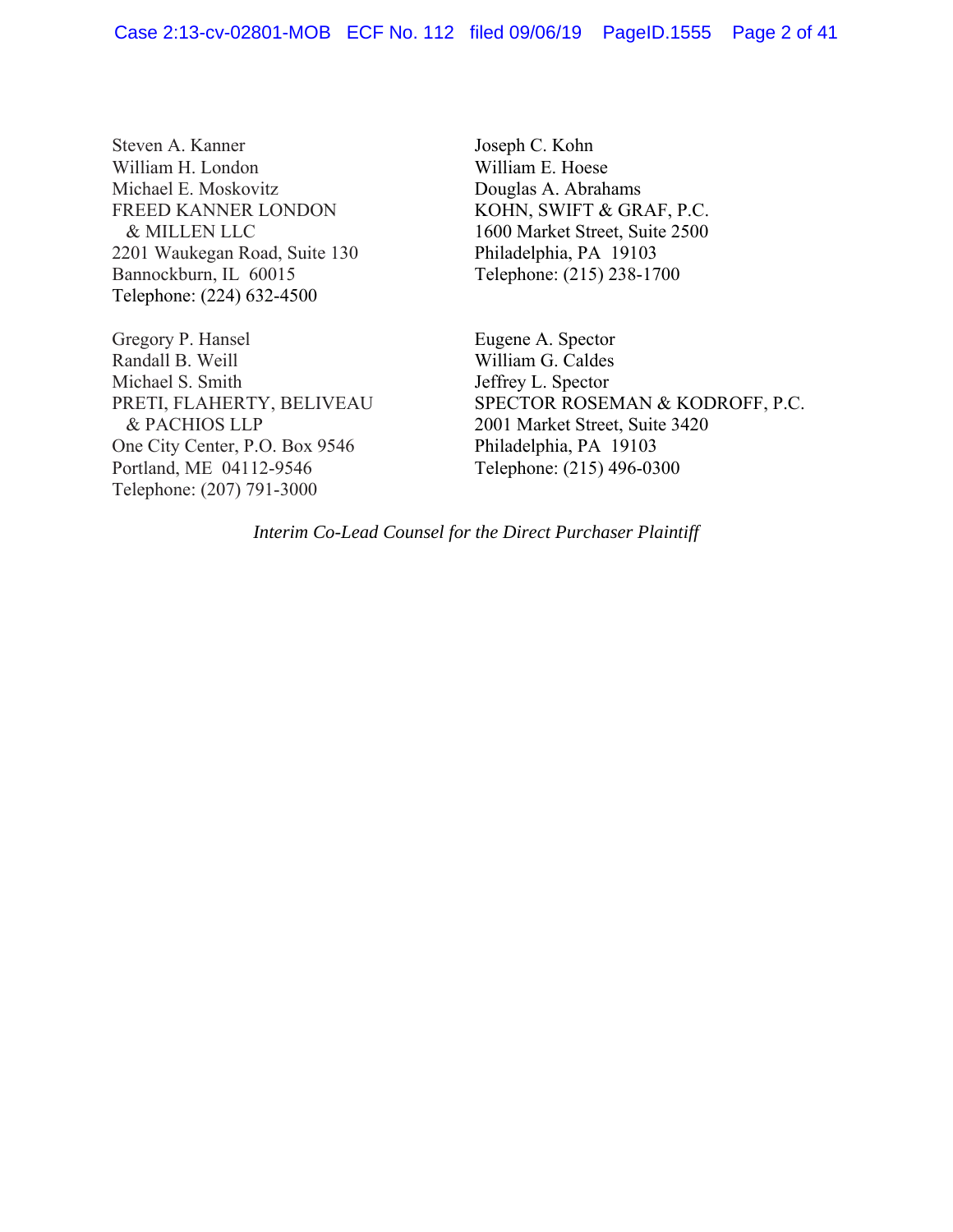## **UNITED STATES DISTRICT COURT FOR THE EASTERN DISTRICT OF MICHIGAN SOUTHERN DIVISION**

| <b>IN REAUTOMOTIVE PARTS</b><br><b>ANTITRUST LITIGATION</b>      | $2:12$ -md-02311<br>Honorable Marianne O. Battani                                                  |
|------------------------------------------------------------------|----------------------------------------------------------------------------------------------------|
| IN RE: WINDSHIELD WASHER<br><b>SYSTEMS CASES</b>                 | Case No. 2:13-cv-02801-MOB-MKM<br>Case No. 2:14-cv-10673-MOB-MKM<br>Case No. 2:14-cv-10762-MOB-MKM |
| THIS DOCUMENT RELATES TO:<br><b>ALL DIRECT PURCHASER ACTIONS</b> |                                                                                                    |

**MEMORANDUM IN SUPPORT OF DIRECT PURCHASER PLAINTIFF'S MOTION FOR FINAL APPROVAL OF PROPOSED SETTLEMENTS WITH THE MITSUBA AND DENSO DEFENDANTS AND PROPOSED PLAN FOR DISTRIBUTION OF SETTLEMENT FUNDS**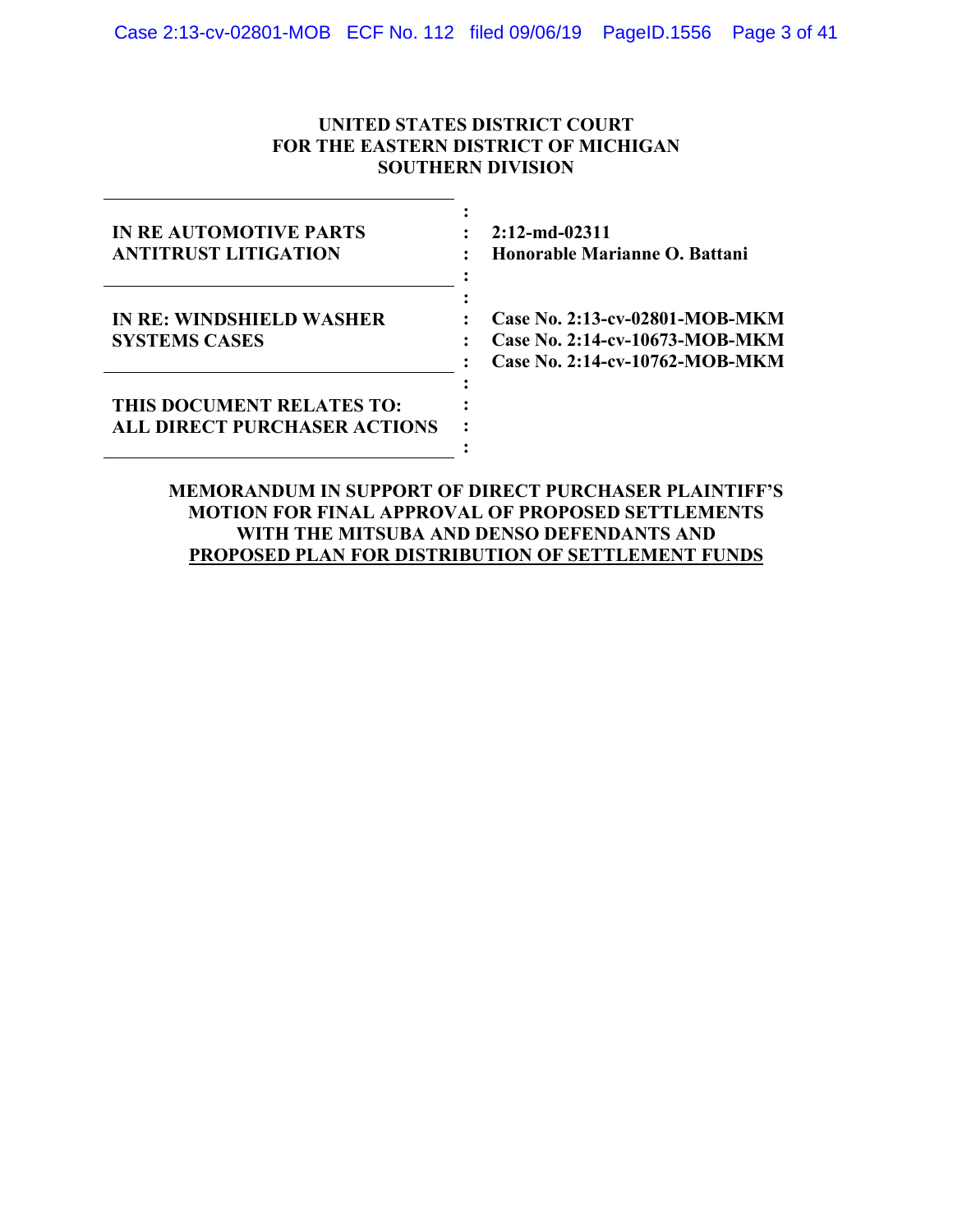# **TABLE OF CONTENTS**

|      |                                                             |    | STATEMENT OF CONTROLLING OR MOST APPROPRIATE AUTHORITIES  viii                                                                                                                                                                                                                                                                                   |
|------|-------------------------------------------------------------|----|--------------------------------------------------------------------------------------------------------------------------------------------------------------------------------------------------------------------------------------------------------------------------------------------------------------------------------------------------|
|      |                                                             |    |                                                                                                                                                                                                                                                                                                                                                  |
| I.   |                                                             |    |                                                                                                                                                                                                                                                                                                                                                  |
| Π.   |                                                             |    |                                                                                                                                                                                                                                                                                                                                                  |
| III. | THE PROPOSED SETTLEMENTS ARE FAIR, REASONABLE, AND ADEQUATE |    |                                                                                                                                                                                                                                                                                                                                                  |
|      | A.                                                          |    |                                                                                                                                                                                                                                                                                                                                                  |
|      | <b>B.</b>                                                   |    |                                                                                                                                                                                                                                                                                                                                                  |
|      |                                                             | 1. | The Class Representative and Class Counsel Have Adequately<br>Represented the Classes, and the Settlements Were Reached at Arm's                                                                                                                                                                                                                 |
|      |                                                             | 2. |                                                                                                                                                                                                                                                                                                                                                  |
|      |                                                             |    | The Costs, Risks, and Delay of Trial and Appeal.  11<br>a.<br>The Effectiveness of Any Proposed Method of Distributing Relief to<br>b.<br>the Classes, Including the Method of Processing Class Member<br>The Terms of Any Proposed Award of Attorneys' Fees, Including<br>c.<br>There Are No Separate Agreements Relating to the Proposed<br>d. |
|      |                                                             | 3. | The Settlements Treat Class Members Equitably Relative to                                                                                                                                                                                                                                                                                        |
|      |                                                             | 4. | The Settlements are Consistent with the Public Interest 16                                                                                                                                                                                                                                                                                       |
| IV.  |                                                             |    | NOTICE WAS PROPER UNDER RULE 23 AND CONSISTENT WITH DUE                                                                                                                                                                                                                                                                                          |
| V.   |                                                             |    | THE PROPOSED PLAN FOR DISTRIBUTION OF THE SETTLEMENT FUNDS IS<br>FAIR, REASONABLE, AND ADEQUATE AND MERITS APPROVAL  18                                                                                                                                                                                                                          |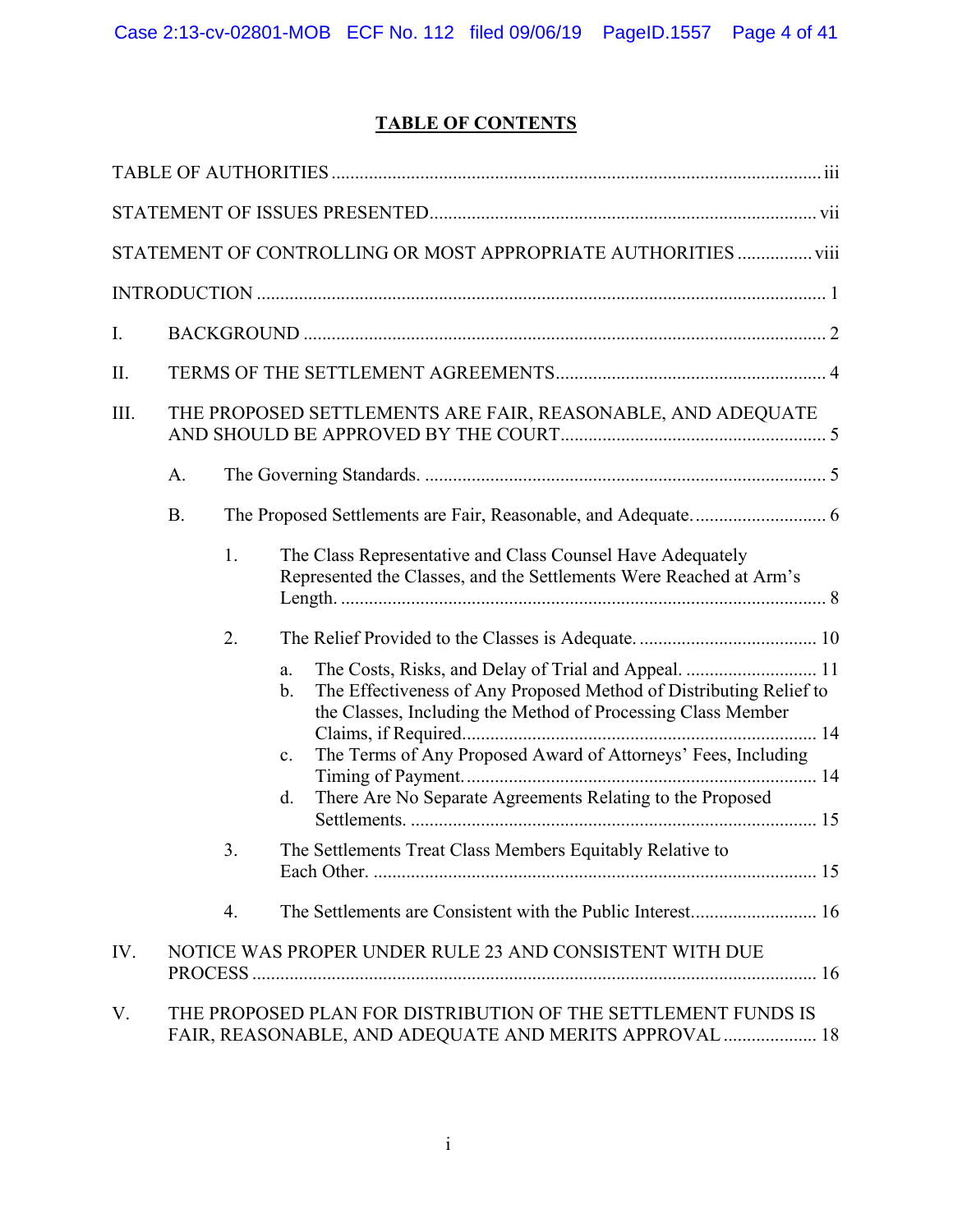| VI.<br>CERTIFICATION OF THE DIRECT PURCHASER SETTLEMENT CLASSES FOR<br>PURPOSES OF EFFECTUATING THE PROPOSED SETTLEMENTS IS |           |    |                                                                               |  |
|-----------------------------------------------------------------------------------------------------------------------------|-----------|----|-------------------------------------------------------------------------------|--|
|                                                                                                                             |           |    |                                                                               |  |
|                                                                                                                             | A.        |    | The Proposed Direct Purchaser Settlement Classes Satisfy Rule 23(a).  21      |  |
|                                                                                                                             |           | 1. |                                                                               |  |
|                                                                                                                             |           | 2. |                                                                               |  |
|                                                                                                                             |           | 3. | Plaintiff's Claims are Typical of Those of the Settlement Classes 23          |  |
|                                                                                                                             |           | 4. | Plaintiff Will Fairly and Adequately Protect the Interests of the Classes. 23 |  |
|                                                                                                                             | <b>B.</b> |    | Plaintiff's Claims Satisfy the Prerequisites of Rule 23(b)(3) for Settlement  |  |
|                                                                                                                             |           | 1. |                                                                               |  |
|                                                                                                                             |           | 2. | A Class Action is Superior to Other Methods of Adjudication.  26              |  |
| VII.                                                                                                                        |           |    |                                                                               |  |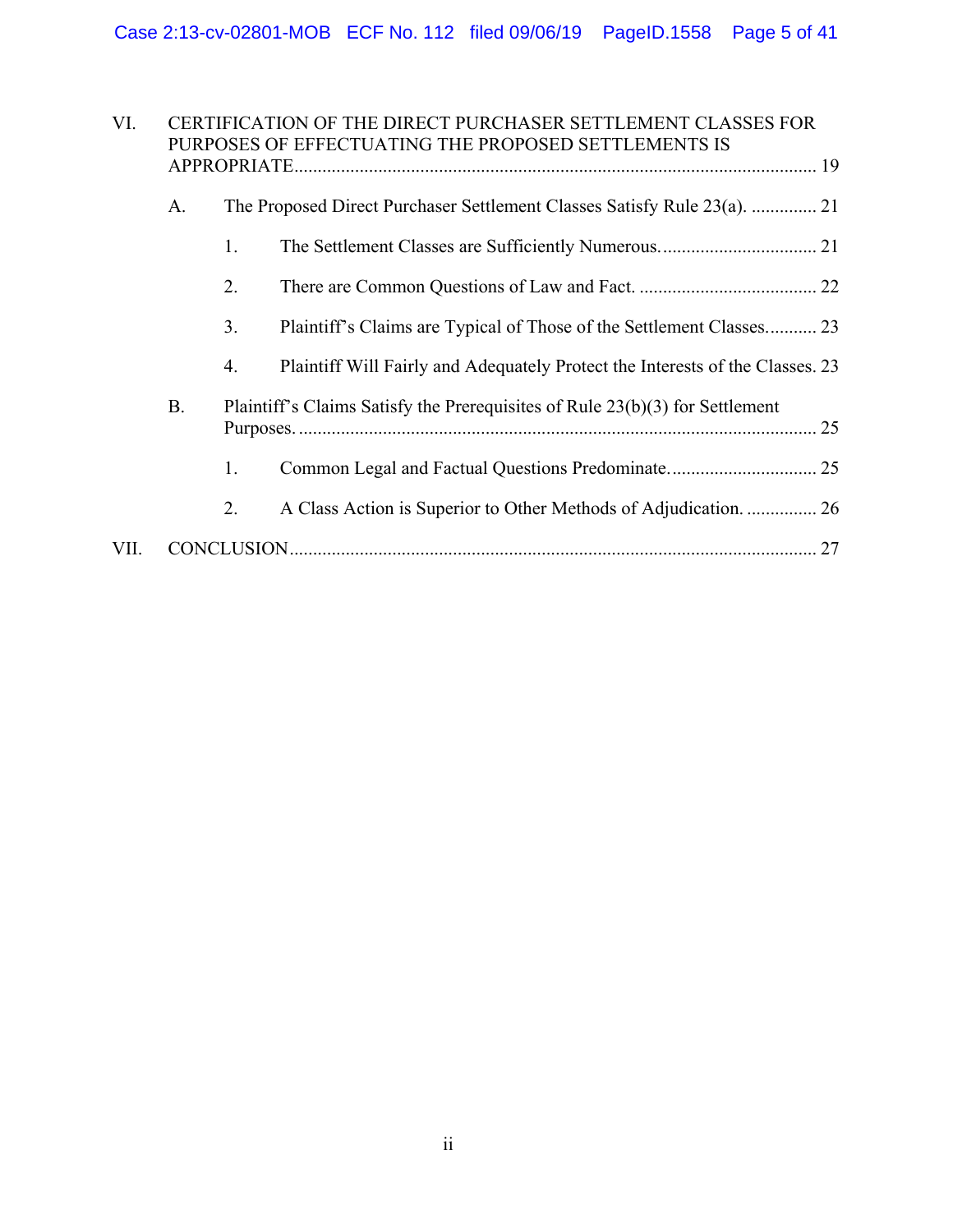## **TABLE OF AUTHORITIES**

## **Cases**

| Amchem Prods., Inc. v. Windsor,                                         |
|-------------------------------------------------------------------------|
|                                                                         |
| Barry v. Corrigan,                                                      |
|                                                                         |
| Beattie v. CenturyTel, Inc.,                                            |
|                                                                         |
| Berry v. Sch. Dist. of City of Benton Harbor,                           |
|                                                                         |
| Carson v. Am. Brands, Inc.,                                             |
|                                                                         |
| Date v. Sony Electronics, Inc.,                                         |
|                                                                         |
| Dick v. Sprint Comme'ns,                                                |
|                                                                         |
| Exclusively Cats Veterinary Hosp. v. Anesthetic Vaporizer Servs., Inc., |
|                                                                         |
| Ford v. Fed.-Mogul Corp.,                                               |
|                                                                         |
| Granada Invs. Inc. v. DWG Corp.,                                        |
|                                                                         |
| Griffin v. Flagstar Bancorp, Inc.,                                      |
|                                                                         |
| Hadix v. Johnson,                                                       |
|                                                                         |
| Hillson v. Kelly Servs. Inc.,                                           |
|                                                                         |
| Hoving v. Lawyers Title Ins. Co.,                                       |
|                                                                         |
| In re Am. Med. Sys., Inc.,                                              |
|                                                                         |
| In re American Bank Note Holographics, Inc.,                            |
|                                                                         |
| In re Auto. Refinishing Paint Antitrust Litig.,                         |
|                                                                         |
| In re Automotive Parts Antitrust Litig., No. 12-md-02311,               |
|                                                                         |
| In re Cardizem CD Antitrust Litig.,                                     |
|                                                                         |
| In re Cardizem CD Antitrust Litig,                                      |
|                                                                         |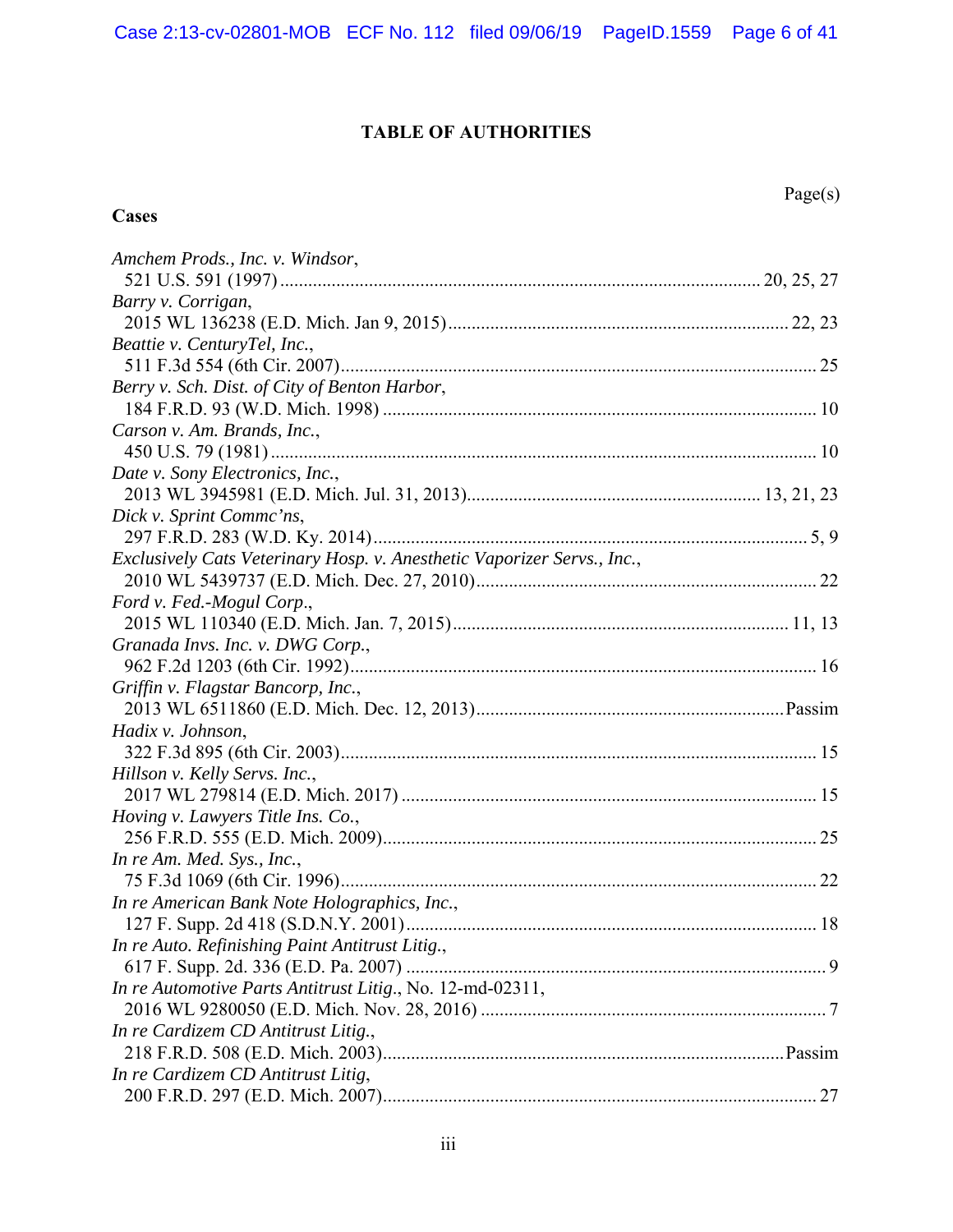| In re Countrywide Fin. Corp. Customer Data Sec. Breach Litig.,                            |  |
|-------------------------------------------------------------------------------------------|--|
|                                                                                           |  |
| In re Flat Glass Antitrust Litig.,                                                        |  |
|                                                                                           |  |
| In re Flonase Antitrust Litig.,                                                           |  |
|                                                                                           |  |
| In re Flonase Antitrust Litig.,                                                           |  |
|                                                                                           |  |
| In re Global Crossing Sec. & ERISA Litig.,                                                |  |
| In re Ikon Office Solutions, Inc., Sec. Litig.,                                           |  |
|                                                                                           |  |
| In re Insurance Brokerage Antitrust Litig.,                                               |  |
|                                                                                           |  |
| In re Linerboard Antitrust Litig.,                                                        |  |
|                                                                                           |  |
| In re NASDAQ Market-Makers Antitrust Litig.,                                              |  |
|                                                                                           |  |
| In re Packaged Ice Antitrust Litig.,                                                      |  |
|                                                                                           |  |
| In re Packaged Ice Antitrust Litig.,                                                      |  |
|                                                                                           |  |
| In re Polyurethane Foam Antitrust Litig.,                                                 |  |
|                                                                                           |  |
| In re Scrap Metal Antitrust Litig.,                                                       |  |
|                                                                                           |  |
| In re Southeastern Milk Antitrust Litig., 2:07-cv-208,                                    |  |
|                                                                                           |  |
| In re Southeastern Milk Antitrust Litig.,                                                 |  |
|                                                                                           |  |
| In re Vitamins Antitrust Litig.,                                                          |  |
|                                                                                           |  |
| In re Whirlpool Corp. Front-Loading Washer Prods. Liab. Litig.,                           |  |
|                                                                                           |  |
| Int'l Union, United Auto., Aerospace & Agric. Implement Workers of Am. v. Ford Motor Co., |  |
|                                                                                           |  |
| <b>IUE-CWA</b> v. General Motors Corp.,                                                   |  |
|                                                                                           |  |
| Law v. National Collegiate Athletic Ass'n.,                                               |  |
|                                                                                           |  |
| Lessard v. City of Allen Park,                                                            |  |
|                                                                                           |  |
| Marsden v. Select Medical Corp.,                                                          |  |
|                                                                                           |  |
| Mullane v. Cent. Hanover Bank & Trust Co.,                                                |  |
|                                                                                           |  |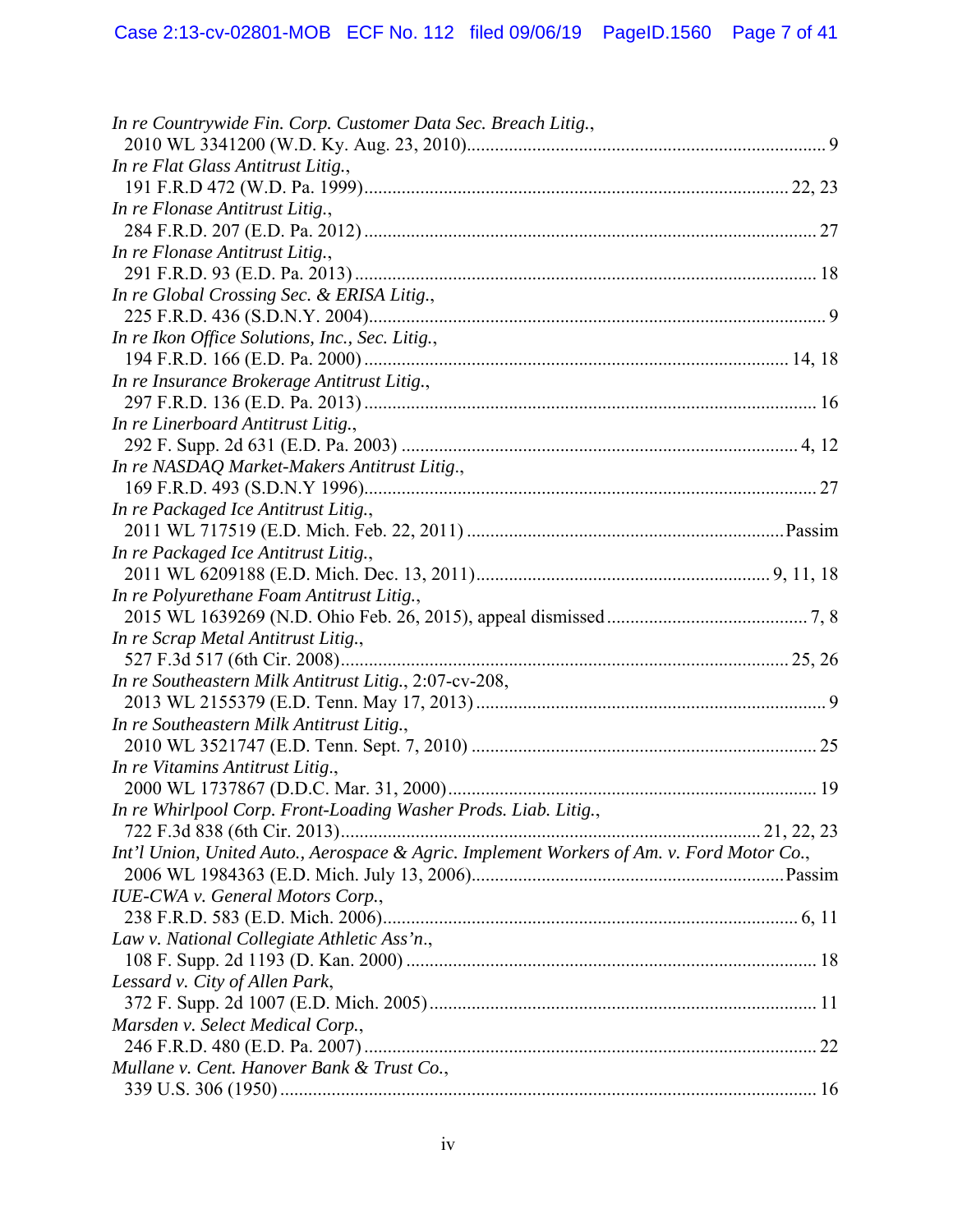| Olden v. Gardner,                           |  |
|---------------------------------------------|--|
|                                             |  |
| Paper Systems Inc. v. Mitsubishi Corp.,     |  |
|                                             |  |
| Prandin Direct Purchaser Antitrust Litig.,  |  |
|                                             |  |
| Senter v. Gen. Motors Corp.,                |  |
|                                             |  |
| Sheick v. Auto. Component Carrier LLC,      |  |
|                                             |  |
| Sheick v. Automotive Component Carrier LLC, |  |
|                                             |  |
| Sims v. Pfizer, Inc.,                       |  |
|                                             |  |
| Smith v. MCI Telecoms Corp.,                |  |
|                                             |  |
| Sprague v. General Motors Corp.,            |  |
|                                             |  |
| Sullivan v. DB Investments, Inc.,           |  |
|                                             |  |
| Thacker v. Chesapeake Appalachia, LLC,      |  |
|                                             |  |
| UAW v. Gen. Motors Corp.,                   |  |
|                                             |  |
| Van Horn v. Trickey,                        |  |
|                                             |  |
| Williams v. Vukovich,                       |  |
|                                             |  |
|                                             |  |

## **Statutes**

# **Rules**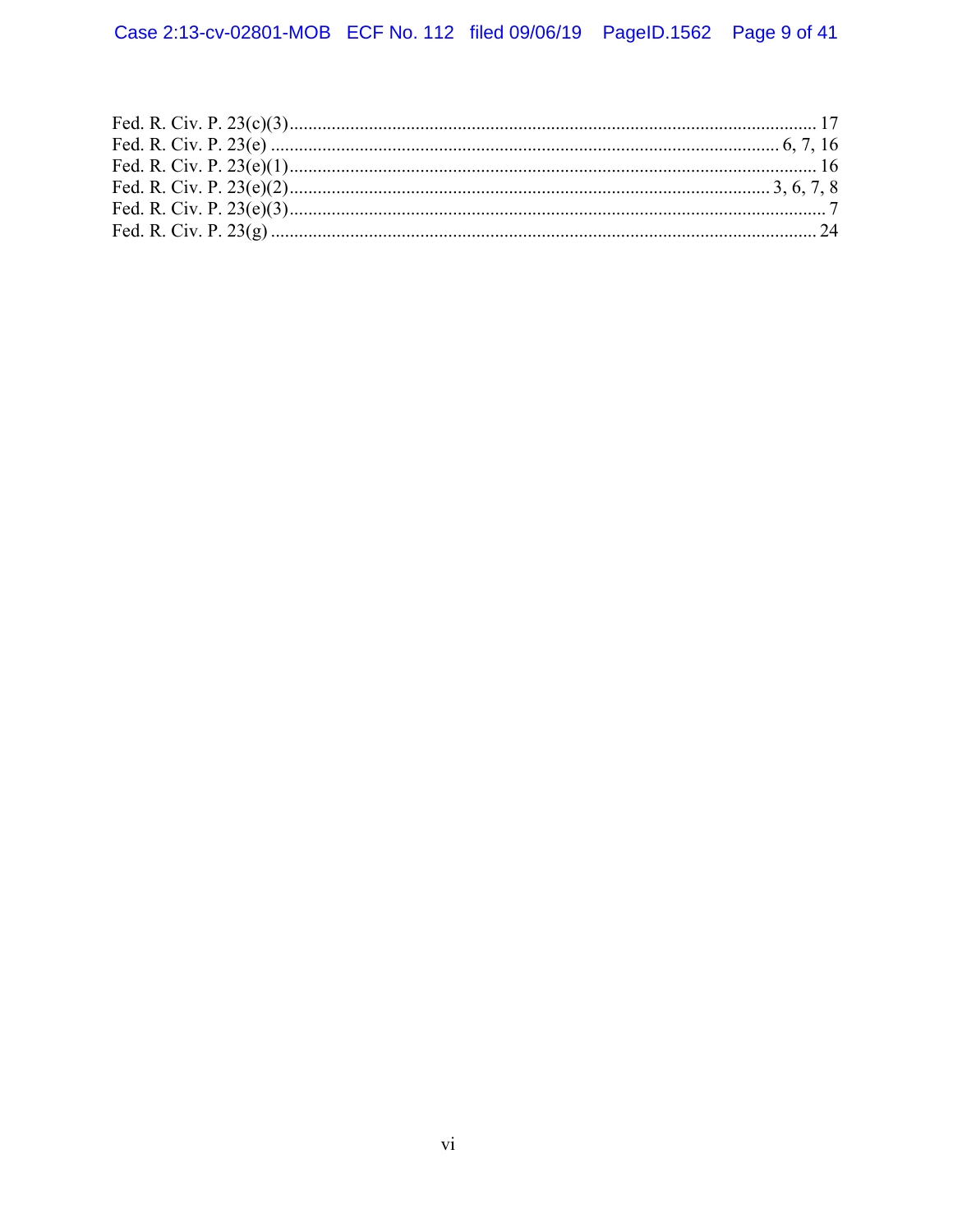## **STATEMENT OF ISSUES PRESENTED**

- 1. Whether the proposed settlements between the Direct Purchaser Plaintiff and Defendants (a) MITSUBA Corporation and American Mitsuba Corporation (collectively, the "MITSUBA Defendants"); and (b) DENSO Corporation, DENSO International America, Inc., DENSO Korea Corporation (f/k/a separately as DENSO International Korea Corporation and DENSO Korea Automotive Corporation), DENSO Automotive Deutschland GmbH, DENSO Products and Services Americas, Inc. (f/k/a DENSO Sales California, Inc.), ASMO Co., Ltd., ASMO North America, LLC, ASMO Greenville of North Carolina, Inc. and ASMO Manufacturing, Inc. (collectively, the "DENSO Defendants") (all Defendants referenced in this paragraph, collectively, the "Settling Defendants"), as set forth in the Settlement Agreements between the Direct Purchaser Plaintiff and the respective Settling Defendants, are fair, reasonable, and adequate, and whether the Court should approve the settlements under Fed. R. Civ. P. 23;
- 2. Whether the Court should certify the MITSUBA and DENSO Settlement Classes for purposes of the settlements only; and
- 3. Whether the Court should approve the proposed plan for distribution of settlement funds.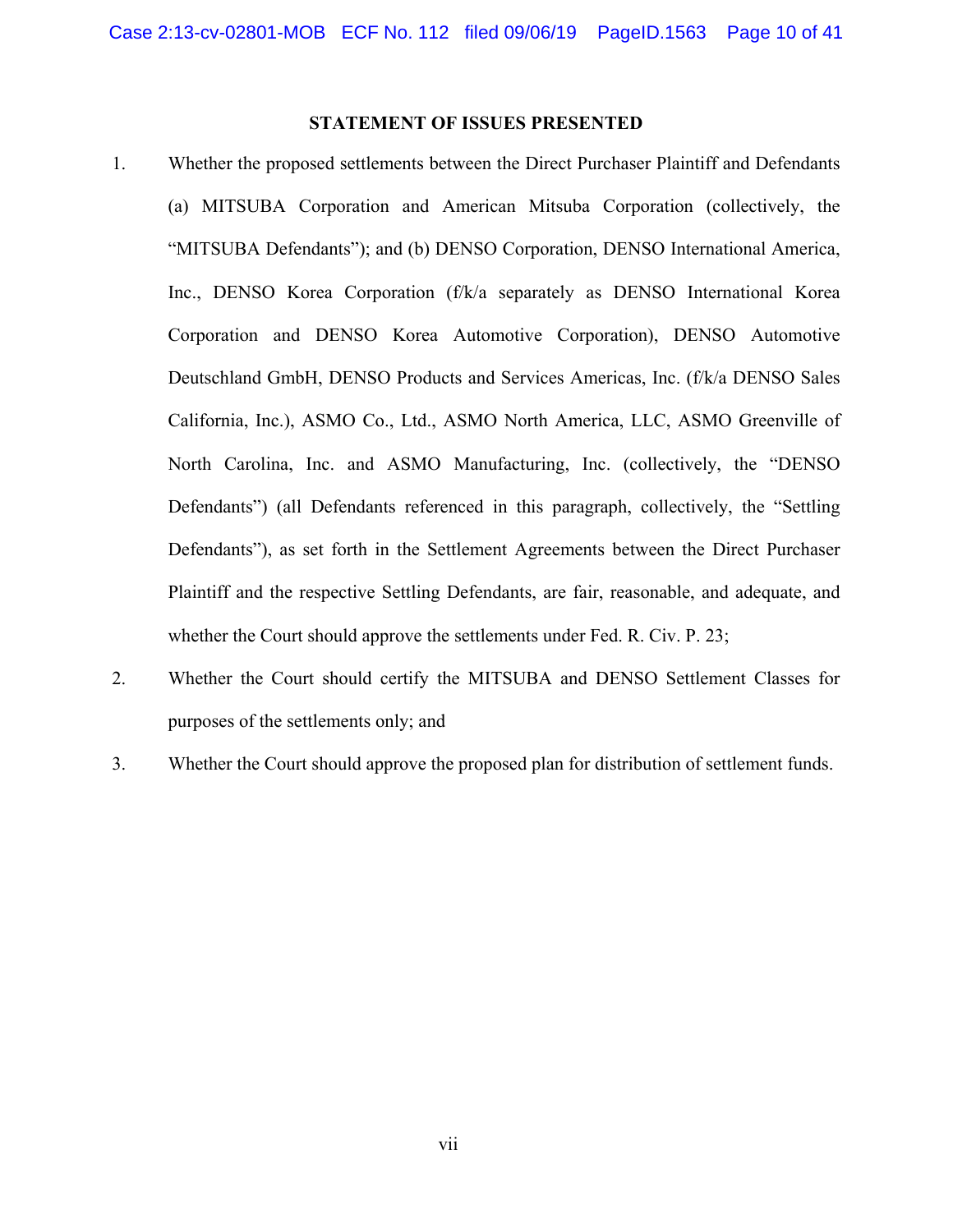#### **STATEMENT OF CONTROLLING OR MOST APPROPRIATE AUTHORITIES**

*Amchem Prods., Inc. v. Windsor*, 521 U.S. 591 (1997)

- *In re Automotive Parts Antitrust Litig.*, 12-MD-02311, 2:12-cv-00103, ECF No. 497 (E.D. Mich. June 20, 2016)
- *Date v. Sony Electronics, Inc.*, No. 07-15474, 2013 WL 3945981 (E.D. Mich. Jul. 31, 2013)
- *Griffin v. Flagstar Bancorp, Inc.*, No. 2:10-cv-10610, 2013 WL 6511860 (E.D. Mich. Dec. 12, 2013)
- *In re Cardizem CD Antitrust Litig.*, 218 F.R.D. 508 (E.D. Mich. 2003)
- *In re Delphi Corp. Sec., Deriv. & "ERISA" Litig.*, 248 F.R.D. 483 (E.D. Mich. 2008)
- *In re Packaged Ice Antitrust Litig.*, No. 08-MD-01952, 2010 WL 3070161 (E.D. Mich. Aug. 2, 2010)
- *In re: Packaged Ice Antitrust Litig.*, No. 08-MD-01952, 2011 WL 717519 (E.D. Mich. Feb. 22, 2011)
- *In re Scrap Metal Antitrust Litig.*, 527 F.3d 517 (6th Cir. 2008)
- *In re Whirlpool Corp. Front-Loading Washer Prods. Liab. Litig.*, 722 F.3d 838 (6th Cir. 2013)
- *Int'l Union, United Auto., Aerospace & Agric. Implement Workers of Am. v. Ford Motor Co.*, No. 05-74730, 2006 WL 1984363 (E.D. Mich. July 13, 2006)

*Mullane v. Cent. Hanover Bank & Trust Co.*, 339 U.S. 306 (1950)

- *Sheick v. Auto. Component Carrier LLC*, No. 2:09-14429, 2010 WL 4136958 (E.D. Mich. Oct. 18, 2010)
- *Sprague v. General Motors Corp.*, 133 F.3d 388 (6th Cir. 1998)
- *In re Telectronics Pacing Sys. Inc.*, 137 F. Supp. 2d 985 (S.D. Ohio 2001)
- *UAW v. General Motors Corp.*, 497 F.3d 615 (6th Cir. 2007)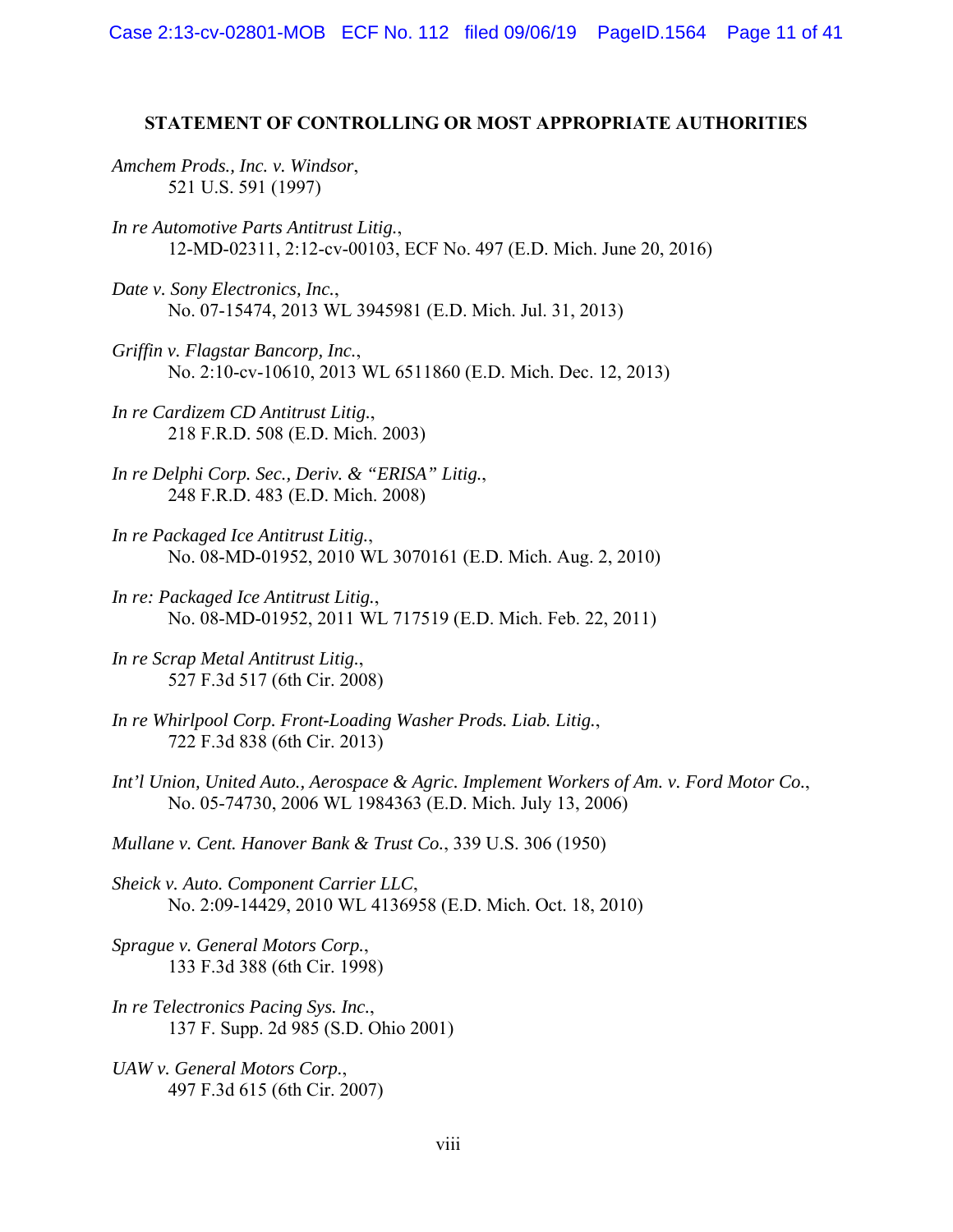Case 2:13-cv-02801-MOB ECF No. 112 filed 09/06/19 PageID.1565 Page 12 of 41

Fed. R. Civ. P. 23(c)(2)(B)

Fed. R. Civ. P. 23(e)(1), (e)(2)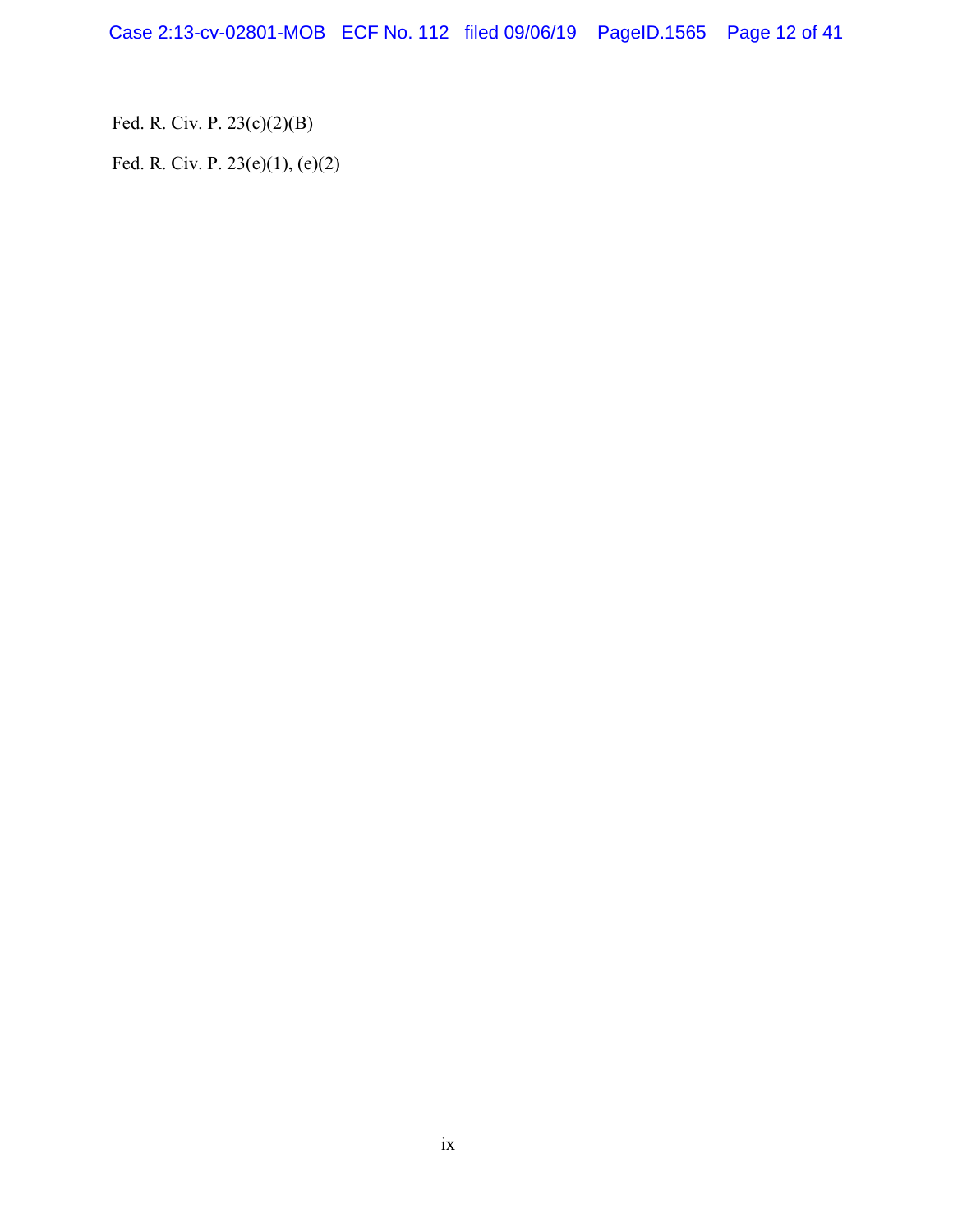#### **INTRODUCTION**

Tiffin Motor Homes, Inc. ("Plaintiff"), on behalf of Settlement Classes comprised of direct purchasers of Windshield Washer Systems in the United States, has reached settlements with the MITSUBA and DENSO Defendants. Under the terms of the proposed settlements, the Settling Defendants will pay a total of \$690,134 (the two settlement funds will be collectively referred to as the "Windshield Washer Systems Settlement Fund") and provide cooperation to assist Plaintiff in the prosecution of claims against any remaining Defendant, should the need for such cooperation arise. $<sup>1</sup>$ </sup>

In connection with the approval process for the settlements with the MITSUBA and DENSO Defendants, Plaintiff proposes to make a distribution to members of the Settlement Classes, subject to Court approval, from the Windshield Washer Systems Settlement Fund, and will apply to the Court for an award of attorneys' fees and expenses, and an incentive payment.<sup>2</sup>

For the reasons set forth herein, Plaintiff respectfully submits that the proposed settlements are fair, reasonable, and adequate, and should be approved by the Court. Settlement Class Counsel also request that the Court approve the plan for distribution of the Windshield Washer Systems Settlement Fund. Submitted herewith are proposed Orders and Final Judgments agreed to by Plaintiff and the Settling Defendants, and a proposed order granting the proposed plan for distribution.

 $\begin{array}{c}\n\hline\n\hline\n\hline\n\hline\n\hline\n\end{array}$ <sup>1</sup> If the proposed settlements with the MITSUBA and DENSO Defendants become "final" under the terms of the Settlement Agreements, the claims in this litigation will be fully resolved.

 $2$  A separate motion for an award of attorneys' fees, reimbursement of litigation expenses, and an incentive payment to the Class Representative is being filed today with the Court.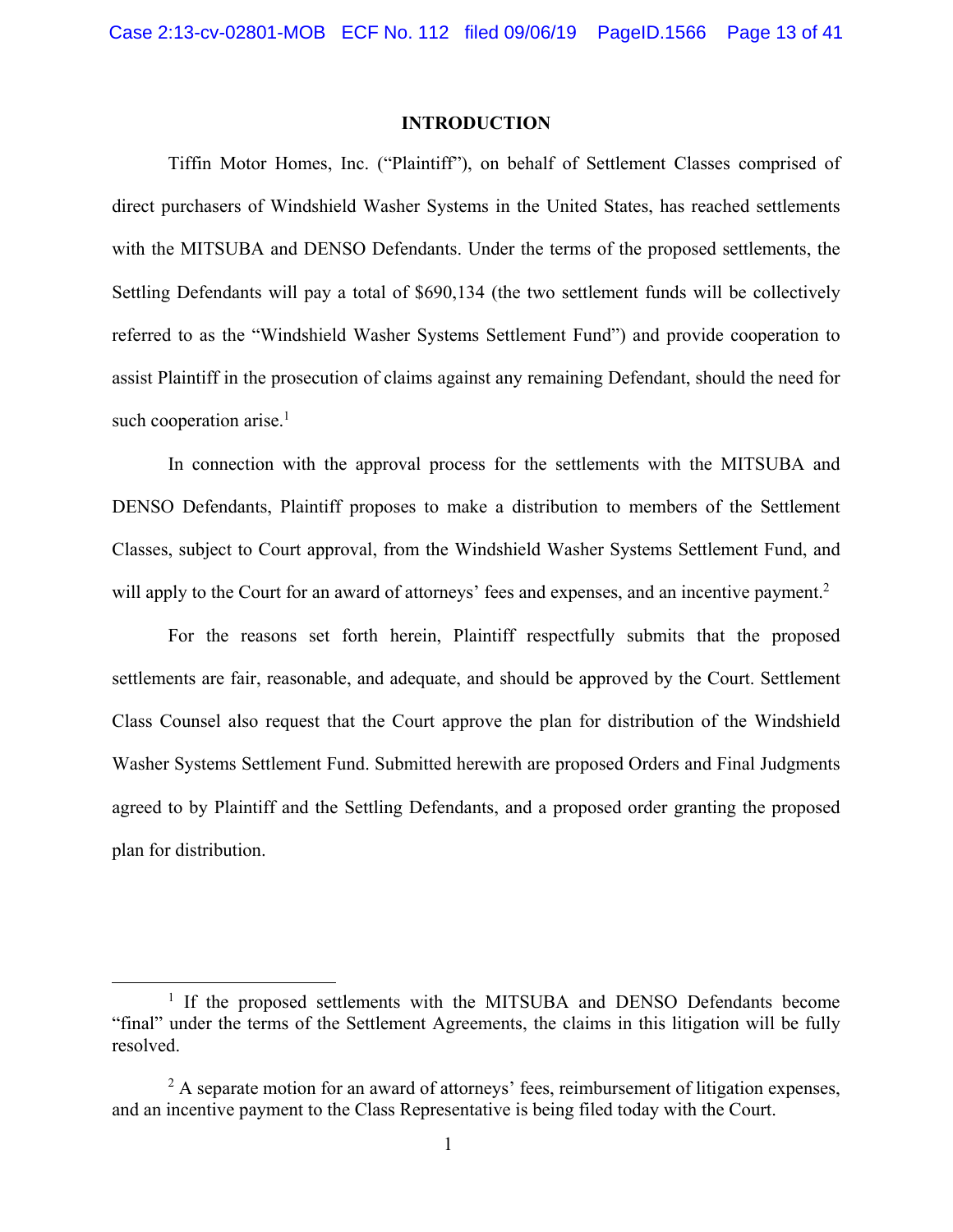## **I. BACKGROUND**

In February 2014, Plaintiff filed a class action lawsuit<sup>3</sup> against Defendants on behalf of direct purchasers of "Windshield Washer Systems."<sup>4</sup> Plaintiff alleges that Defendants conspired to raise, fix, maintain, and stabilize prices, rig bids, and allocate the supply of Windshield Washer Systems sold in the United States, in violation of federal antitrust laws. Plaintiff further alleges that as a result of the conspiracy, it and other direct purchasers of Windshield Washer Systems were injured by paying more for those products than they would have paid in the absence of the alleged illegal conduct, and Plaintiff seeks recovery of treble damages, together with reimbursement of costs and an award of attorneys' fees.

On November 5, 2018, the Court preliminarily approved the settlement with the MITSUBA Defendants for \$590,134. (2:13-cv-02801, ECF No. 96). On April 24, 2019, as amended May 23, 2019, the Court preliminarily approved the settlement with the DENSO Defendants in the amount of \$100,000. (2:13-cv-02801, ECF Nos. 106, 107). These settlement funds, totaling \$690,134 plus accrued interest, have been placed into an interest-bearing escrow account. For each settlement, the Court also provisionally certified a proposed settlement class of direct purchasers of Windshield Washer Systems pursuant to Fed. R. Civ. P. 23(b)(3).

Recent amendments to Rule 23 (effective December 1, 2018) require that "[t]he parties must provide the court with information sufficient to enable it to determine whether to give notice of [a proposed settlement] to the class." Fed. R. Civ. P. 23(e)(1)(A). Notice "is justified by

 $\frac{1}{3}$  *Tiffin Motor Homes, Inc. v. Denso Corporation, et al.,* 2:14-cv-10673-DPH-DRG, ECF No. 1 (E.D. Mich. February 13, 2014. Plaintiff filed a consolidated amended complaint in June 2014. *In re Windshield Washer Systems Cases*, 2:13-cv-02801, ECF No. 29 (E.D. Mich. June 20, 2014).

<sup>&</sup>lt;sup>4</sup> The meaning of the term "Windshield Washer Systems" is defined in each settlement agreement, but generally means components such as the pump, hoses, nozzle, and tank necessary to deliver washer fluid to vehicle windows.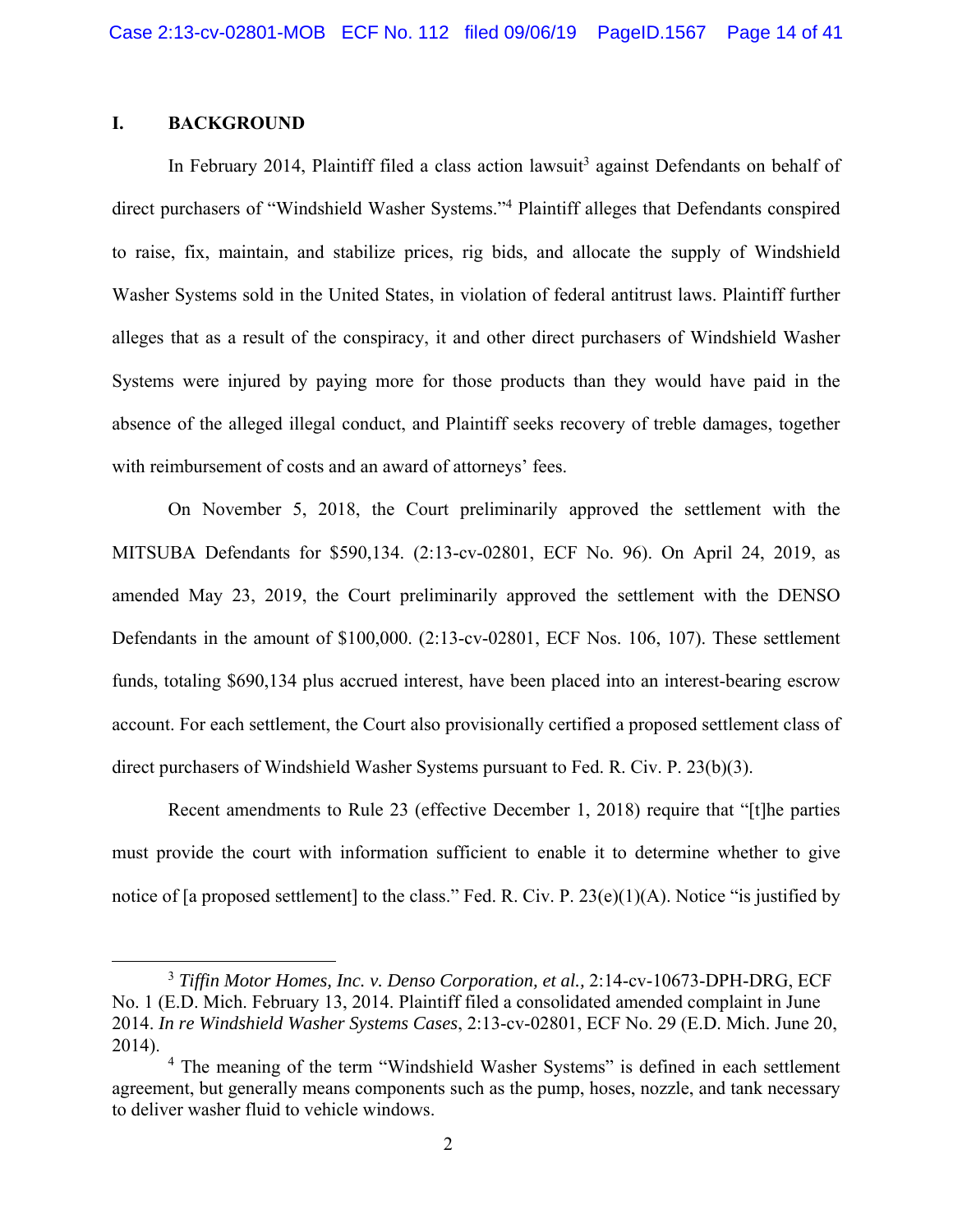the parties' showing that the court will likely be able to: (1) approve the proposal under Rule 23(e)(2); and (ii) certify the class for purposes of judgment on the proposal." Fed. R. Civ. P.  $23(e)(1)(B)$ . By Order dated July 19, 2019, the Court authorized the Direct Purchaser Plaintiff to disseminate notice of the proposed settlements with the MITSUBA and DENSO Defendants, the fairness hearing, and related matters to the Settlement Classes (the "Notice Order"). (2:13-cv-02801, ECF No. 109).

Pursuant to the Notice Order, on August 8, 2019, 129 copies of the Notice of Proposed Settlements of Direct Purchaser Class Action with MITSUBA and DENSO Defendants and Hearing on Settlement Approval and Related Matters, and Claim Form (the "Notice") (attached as Exhibit 1) were mailed, postage prepaid, to all potential members of the Settlement Classes identified by Defendants. Further, on August 12, 2019, a Summary Notice of Proposed Settlements of Direct Purchaser Class Action with MITSUBA and DENSO Defendants and Hearing on Settlement Approval and Related Matters (the "Summary Notice") was published in *Automotive News*; additionally, an online banner notice appeared over a 21-day period on www.AutoNews.com, the digital version of *Automotive News*, and an Informational Press Release was issued nationwide via PR Newswire's "Auto Wire," which targets auto industry trade publications. Finally, a copy of the Notice was (and remains) posted online at www.autopartsantitrustlitigation.com.<sup>5</sup>

The deadline for submission of objections to the proposed settlements and request for an award of attorneys' fees, litigation costs and expenses, and an incentive payment to the Class

 $rac{1}{5}$ <sup>5</sup> Counsel for the MITSUBA and DENSO Defendants have informed Settlement Class Counsel that their clients fulfilled their obligations under 28 U.S.C. § 1715 (the "Class Action Fairness Act of 2005"), by disseminating the requisite notice to the appropriate federal and state officials (MITSUBA – June 21, 2019; DENSO – April 11, 2019).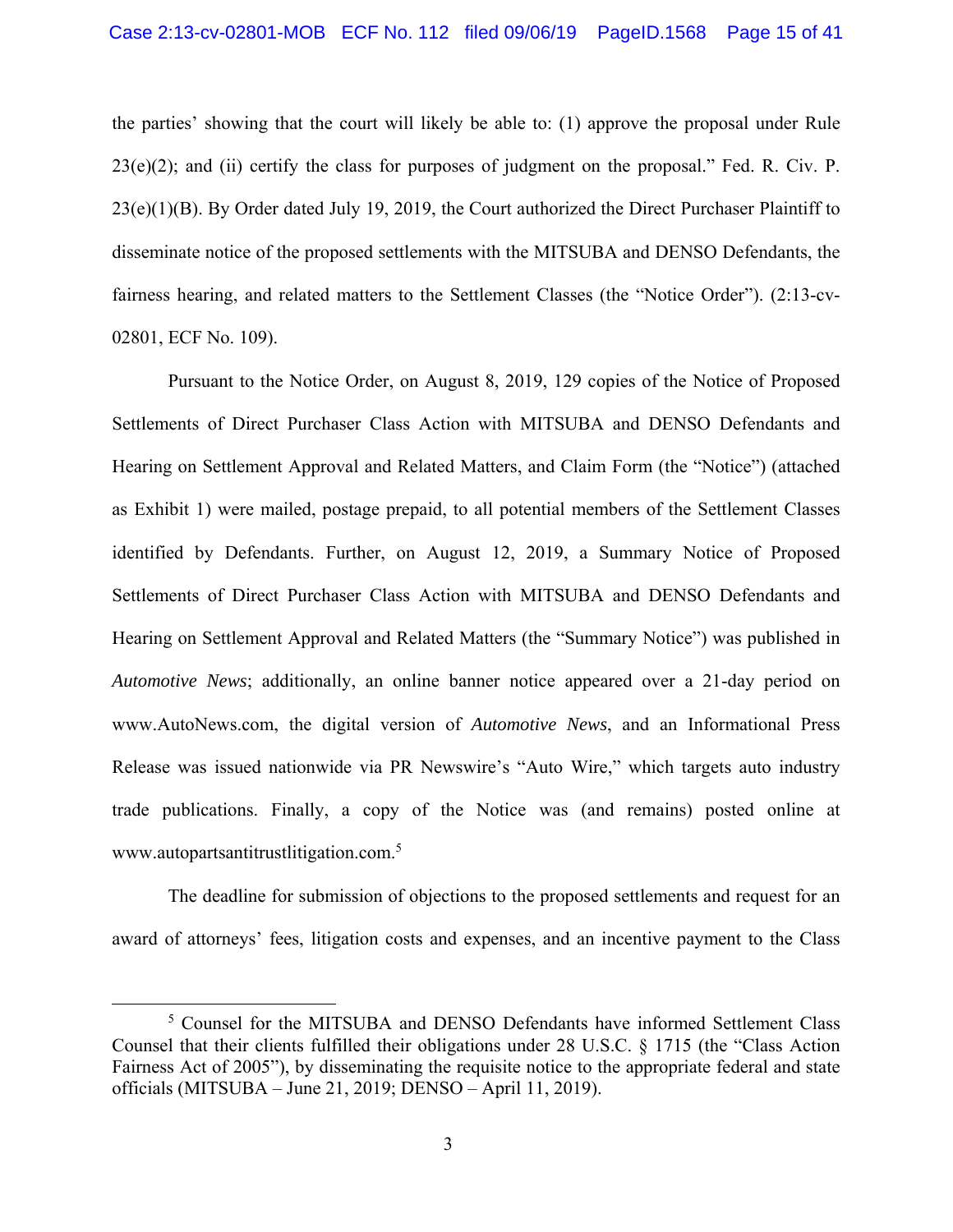Representative, and for requests for exclusion from the Settlement Classes, is September 27, 2019. To date, there have been no objections to the proposed settlements or to the requests for attorneys' fees and litigation expenses, nor any requests for exclusions.

### **II. TERMS OF THE SETTLEMENT AGREEMENTS**

Plaintiff, on behalf of the MITSUBA and DENSO Settlement Classes, entered into settlements with the MITSUBA (\$590,134) and DENSO (\$100,000) Defendants totaling \$690,134. Additionally, the Settling Defendants have agreed to cooperate with respect to the prosecution of claims against any remaining Defendant, should the need for such cooperation arise.

The nature and extent of the cooperation agreed to by the Settling Defendants is described in detail in their respective Settlement Agreements, copies of which are on file with the Clerk of Court and available online at www.autopartsantitrustlitigation.com. Generally, however, in addition to the cash payments, each Settling Defendant has agreed to provide some forms of cooperation that may include: (a) the production of documents, data, and other information potentially relevant to Plaintiff's claims; (b) assistance in understanding information produced to Plaintiff and facilitating the use of such information at trial; (c) meetings between Settlement Class Counsel and Settling Defendants' counsel who will provide information relevant to the claims in this litigation; (d) witness interviews; (e) depositions; (f) declarations; and (g) trial testimony. As stated in *In re Linerboard Antitrust Litig.*, 292 F. Supp. 2d 631, 643 (E.D. Pa. 2003), such cooperation provisions provide a "substantial benefit" to the class and "strongly militate[] toward approval of the Settlement Agreement." This cooperation will enhance and strengthen Plaintiff's prosecution of their claims against any remaining Defendant.

In exchange for the settlement payments and cooperation, the proposed settlements provide, *inter alia*, for the release by Plaintiff, and the other Settlement Class members, of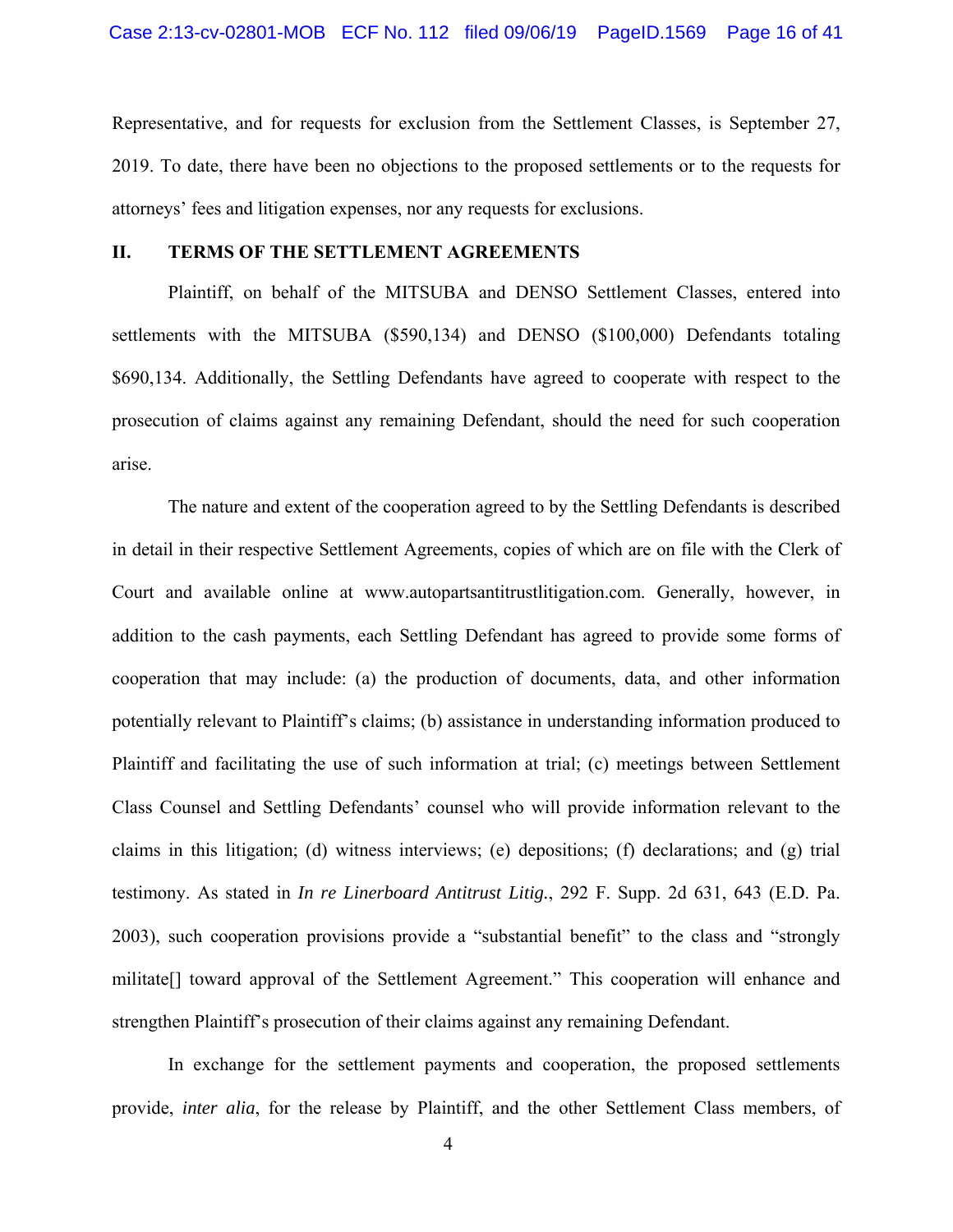"Released Claims" against the MITSUBA and DENSO Defendants and other "Releasees" (as defined in the respective Settlement Agreements). The Released Claims are antitrust and similar claims arising from the conduct alleged in the Complaint. The releases specifically exclude certain claims against the MITSUBA and DENSO Defendants including claims: based upon indirect purchases of Windshield Washer Systems; based on negligence, personal injury, or product defects; relating to purchases of Windshield Washer Systems outside the United States; and concerning any product other than Windshield Washer Systems.

Moreover, all of the MITSUBA and DENSO Defendants' sales to Settlement Class members remain in the case as a potential basis for joint and several liability and damages against other current or future Defendants in the litigation.

Plaintiff believes that the proposed settlements are fair, reasonable, and adequate to the Settlement Classes. The Settlement Agreements were consummated only after extensive arm'slength negotiations between experienced and sophisticated counsel. They are the result of good faith negotiations, after factual investigation and legal analysis by experienced counsel, and are based upon the attorneys' full understanding of the strengths and weaknesses of their respective positions. Plaintiff respectfully submits that each of the proposed MITSUBA and DENSO settlements merits final approval.

### **III. THE PROPOSED SETTLEMENTS ARE FAIR, REASONABLE, AND ADEQUATE AND SHOULD BE APPROVED BY THE COURT**

#### **A. The Governing Standards.**

A court has broad discretion in deciding whether to approve a class action settlement. *UAW v. Gen. Motors Corp.*, 497 F.3d 615, 636 (6th Cir. 2007). In exercising this discretion, courts give considerable weight and deference to the views of experienced counsel as to the merits of an arm's-length settlement. *Dick v. Sprint Commc'ns*, 297 F.R.D. 283, 297 (W.D. Ky.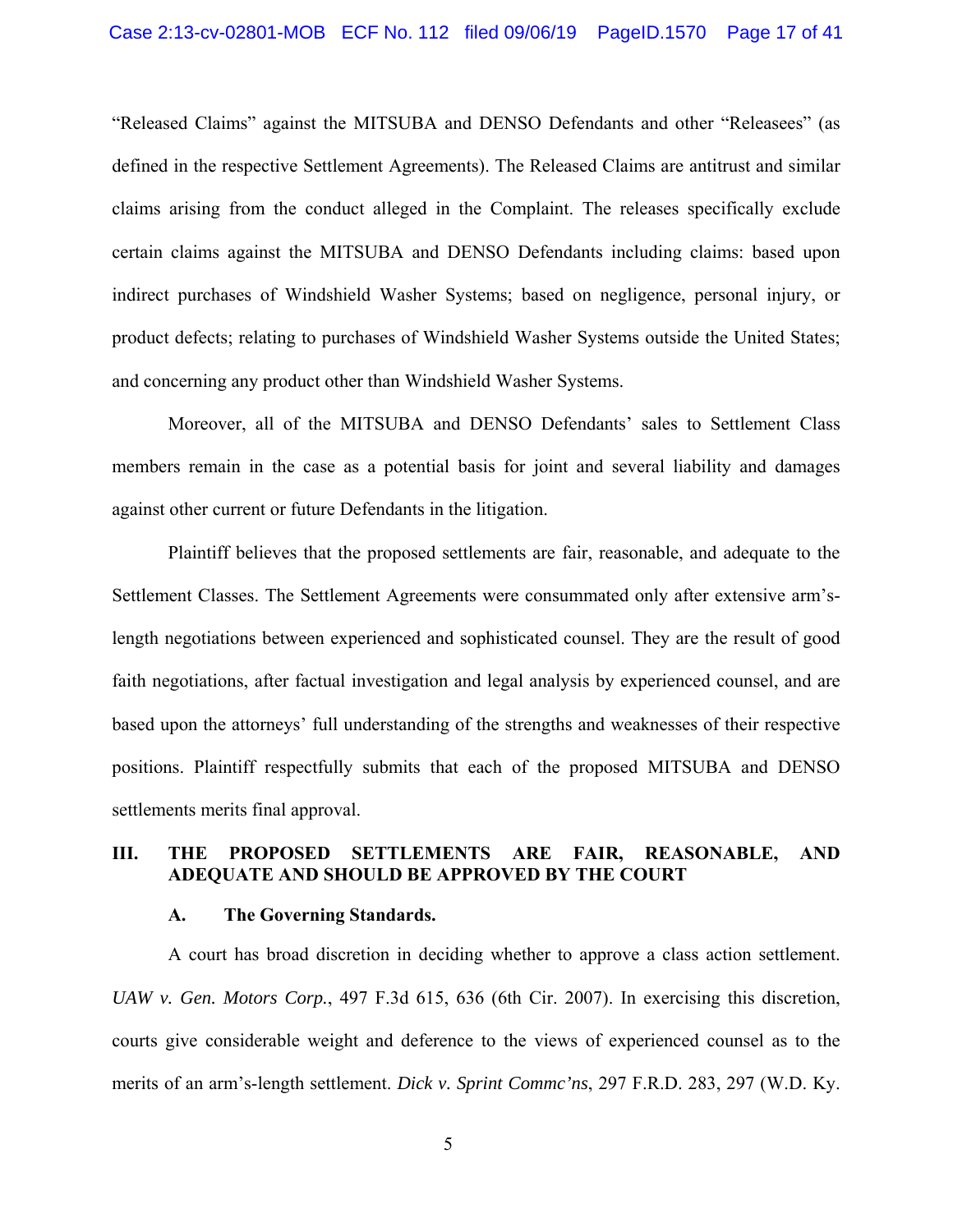2014) ("The Court defers to the judgment of the experienced counsel associated with the case, who have assessed the relative risks and benefits of litigation.").

Recognizing that a settlement represents an exercise of judgment by the negotiating parties, courts have consistently held that a judge reviewing a settlement should not "substitute his or her judgment for that of the litigants and their counsel." *IUE-CWA v. General Motors Corp.*, 238 F.R.D. 583, 593 (E.D. Mich. 2006). In light of the uncertainties and risks inherent in any litigation, courts take a common-sense approach and approve class action settlements if they fall within a "range of reasonableness." *Sheick v. Auto. Component Carrier LLC*, No. 2:09-cv-14429, 2010 WL 4136958, at \*15 (E.D. Mich. Oct. 18, 2010) (citation omitted). Moreover, a district court should guard against demanding too large a settlement, because a settlement "represents a compromise in which the highest hopes for recovery are yielded in exchange for certainty and resolution." *Int'l Union, United Auto., Aerospace & Agric. Implement Workers of Am. v. Ford Motor Co.*, No. 05-74730, 2006 WL 1984363, at \*23 (E.D. Mich. July 13, 2006) (citation omitted); *accord Sullivan v. DB Investments, Inc.*, 667 F.3d 273, 324 (3d Cir. 2011).

#### **B. The Proposed Settlements are Fair, Reasonable, and Adequate.**

Fed. R. Civ. P.  $23(e)(2)$  provides that a court may approve a settlement that would bind class members only after a hearing and on finding that the settlement is "fair, reasonable, and adequate." *Accord In re Packaged Ice Antitrust Litig.*, No. 08-MD-01952, 2011 WL 717519, at \*8 (E.D. Mich. Feb. 22, 2011). The 2018 amendments to Rule 23(e) set forth a list of factors for a court to consider before approving a proposed settlement. The factors are whether:

- (A) the class representatives and class counsel have adequately represented the class;
- (B) the proposal was negotiated at arm's length;
- (C) the relief provided for the class is adequate, taking into account: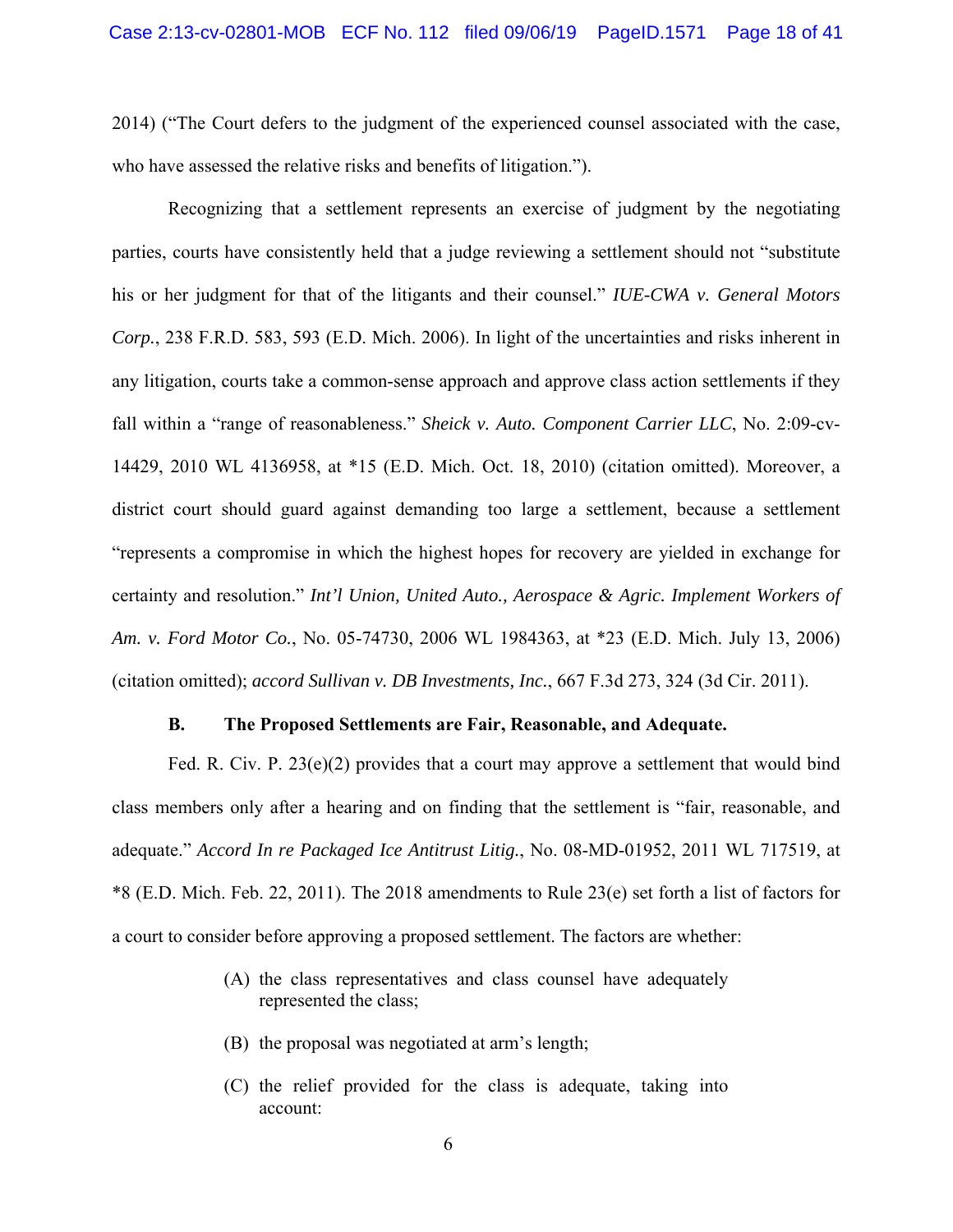- (i) the costs, risks, and delay of trial and appeal;
- (ii) the effectiveness of any proposed method of distributing relief to the class, including the method of processing class-member claims;
- (iii) the terms of any proposed award of attorney's fees, including timing of payment; and
- (iv) any agreement required to be identified under Rule  $23(e)(3)$ ; and

(D) the proposal treats class members equitably relative to each other.

Fed. R. Civ. P. 23(e)(2).

Historically, courts in the Sixth Circuit have considered factors comparable to those in Rule 23(e)(2) in determining whether a settlement should be approved. *See In re Automotive Parts Antitrust Litig*., No. 12-md-02311, 2016 WL 9280050, at \*5 (E.D. Mich. Nov. 28, 2016) (considering (1) the likelihood of success on the merits weighed against the amount and form of the relief offered in the settlement; (2) the complexity, expense, and likely duration of further litigation; (3) the opinions of class counsel and class representatives; (4) the amount of discovery engaged in by the parties; (5) the reaction of absent class members; (6) the risk of fraud or collusion; and (7) the public interest). *Accord UAW*, 497 F.3d at 631; *Griffin v. Flagstar Bancorp, Inc.*, No. 2:10-cv-10610, 2013 WL 6511860, at \*3 (E.D. Mich. Dec. 12, 2013); *In re Polyurethane Foam Antitrust Litig.*, No. 1:10-MD-2196, 2015 WL 1639269, at \*3 (N.D. Ohio Feb. 26, 2015), appeal dismissed (Dec. 4, 2015). The Advisory Committee Notes to Rule 23 acknowledge these judicially created standards, explaining that the newly enumerated Rule 23(e) factors are "core concerns" in every settlement and were not intended to displace a court's consideration of other relevant factors in a particular case. Fed. R. Civ. P. 23 Advisory Committee Note (2018 Amendment).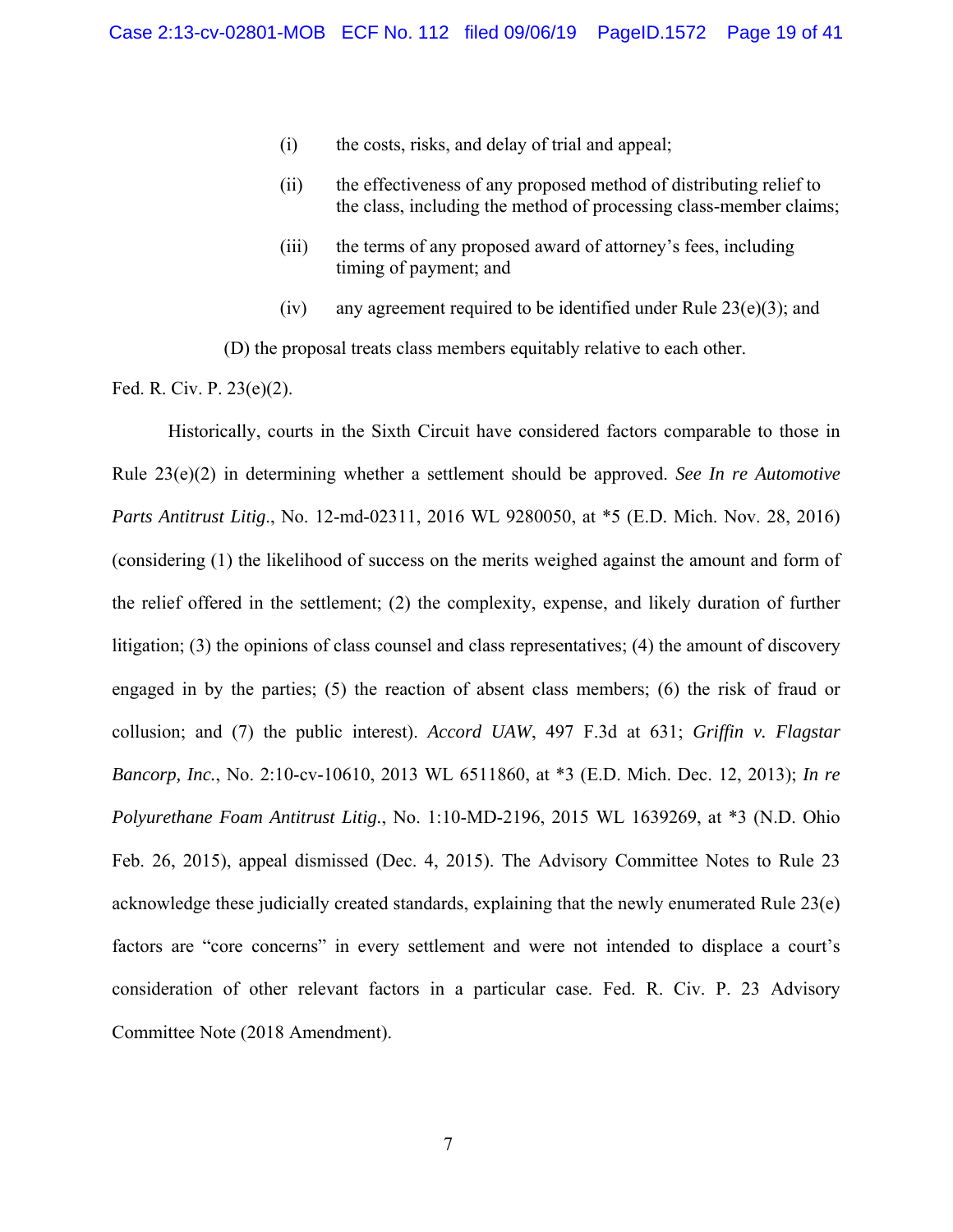As discussed more fully below, the MITSUBA and DENSO settlements are fair, reasonable, and adequate under the relevant criteria, and should be approved under Rule  $23(e)(2)$ .

## **1. The Class Representative and Class Counsel Have Adequately Represented the Classes, and the Settlements Were Reached at Arm's Length.**

The first two factors of Rule  $23(e)(2)$  (adequate representation by the class representative and class counsel and whether the settlement was reached at arm's length) are procedural and focus on the history and conduct of the litigation and settlement negotiations. Fed. R. Civ. P. 23 Advisory Committee Note. Relevant considerations may include the experience and expertise of plaintiff's counsel, the quantum of information available to counsel negotiating the settlement, the stage of the litigation and amount of discovery taken, the pendency of other litigation concerning the subject matter, the length of the negotiations, whether a mediator or other neutral facilitator was used, the manner of negotiation, whether attorney's fees were negotiated with the defendant and if so how they were negotiated and their amount, and other factors that may demonstrate the fairness of the negotiations. *Id.*

The Plaintiff and Settlement Class Counsel have adequately represented the Proposed Settlement Classes in connection with the MITSUBA and DENSO settlements, and the litigation in general. The Plaintiff's interests are the same as those of the Settlement Class members, and Settlement Class Counsel have extensive experience in handling class action antitrust and other complex litigation. They have represented the Direct Purchaser Plaintiffs from the inception of the *Automotive Parts Antitrust Litigation* and negotiated these settlements at arm's length with well-respected and experienced counsel for the Settling Defendants. There is a presumption that settlement negotiations were conducted in good faith and that the resulting agreement was reached without collusion. *Griffin*, 2013 WL 6511860, at \*3; *Packaged Ice*, 2011 WL 717519, at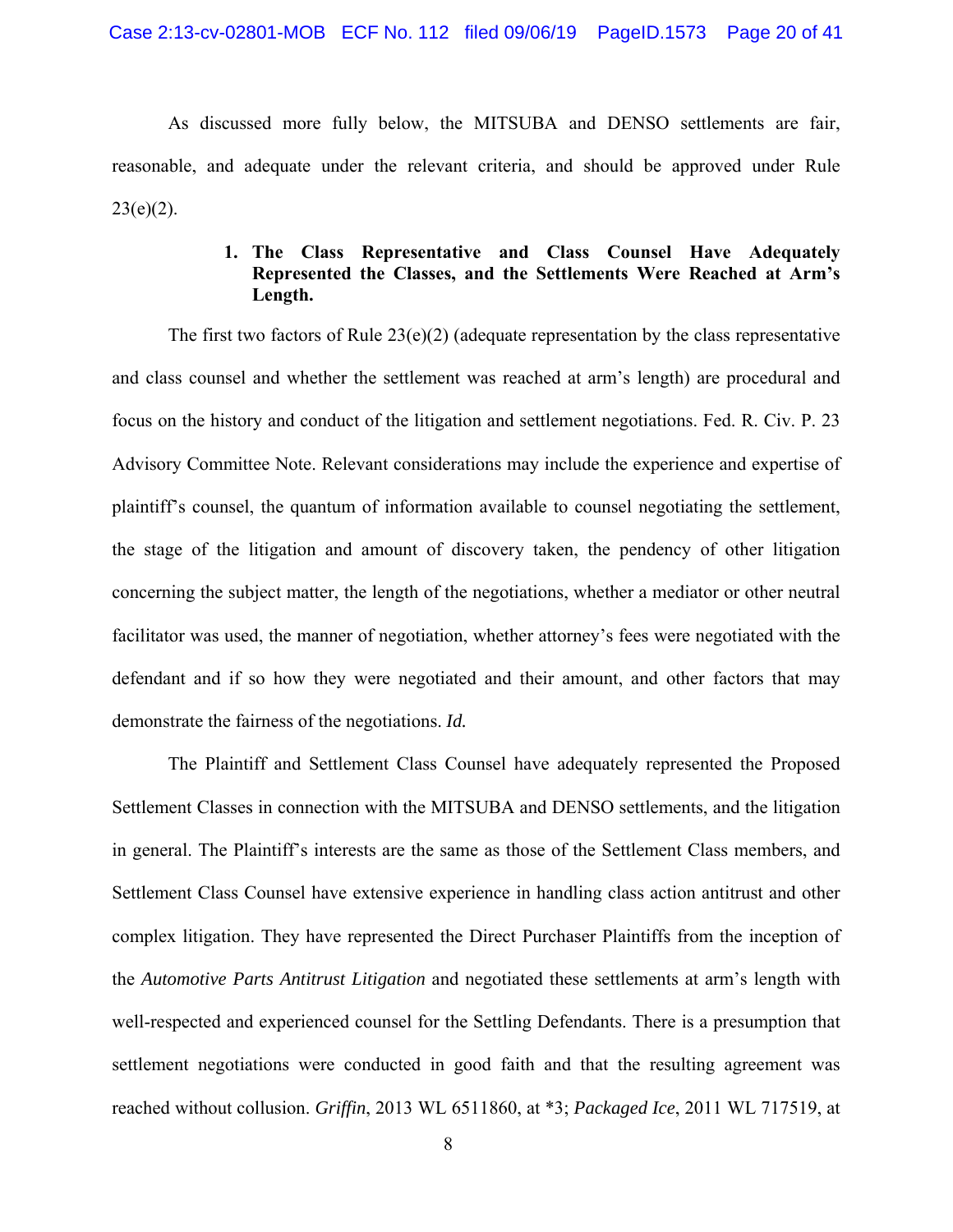\*12; *Ford*, 2006 WL 1984363, at \*26; *Sheick v. Automotive Component Carrier LLC*, No. 09- 14429, 2010 WL 3070130, at \*19-20 (E.D. Mich. Aug. 2, 2010). Settlements reached by experienced counsel that result from arm's-length negotiations are entitled to deference from the court. *Dick v. Sprint Commc'ns*, 297 F.R.D. 283, 296 (W.D. Ky. 2014) ("Giving substantial weight to the recommendations of experienced attorneys, who have engaged in arms-length settlement negotiations, is appropriate . . . .") (quoting *In re Countrywide Fin. Corp. Customer Data Sec. Breach Litig.*, No. 3:08-MD-01998, 2010 WL 3341200, at \*4 (W.D. Ky. Aug. 23, 2010)); *accord In re Southeastern Milk Antitrust Litig.*, 2:07-cv-208, 2013 WL 2155379, at \*5 (E.D. Tenn. May 17, 2013); *In re Auto. Refinishing Paint Antitrust Litig.*, 617 F. Supp. 2d. 336, 341 (E.D. Pa. 2007).

The negotiations that led to the settlements were at all times conducted at arm's length and took months to complete. Although there has been no formal discovery in this action, the Defendants produced to Plaintiff nearly one hundred thousand pages of documents, which were copies of the documents they produced to the Department of Justice ("DOJ"). Plaintiff also received substantial cooperation from a leniency applicant pursuant to the Antitrust Criminal Penalty Enhancement and Reform Act, Pub. L. No. 108-237, § 213(b), 118 Stat. 661, 666-68 (June 22, 2004). In addition, relevant information about the Windshield Washer Systems conspiracy was obtained from Defendants and through Settlement Class Counsel's investigation.6 This information and Settlement Class Counsel's legal analysis allowed

 <sup>6</sup> Although the amount of discovery completed is a factor to be considered in the settlement approval process, there is no baseline amount of discovery required to satisfy this factor. *Packaged Ice*, 2010 WL 3070161, at \*5-6. The "question is whether the parties had adequate information about their claims." *Griffin*, 2013 WL 6511860, at \*3 (quoting *In re Global Crossing Sec. & ERISA Litig.*, 225 F.R.D. 436, 458 (S.D.N.Y. 2004)). *Accord In re Packaged Ice Antitrust Litig.*, No. 08-MD-01952, 2011 WL 6209188, at \*13 (E.D. Mich. Dec. 13, 2011) (absence of formal discovery not an obstacle to settlement approval). As explained above, the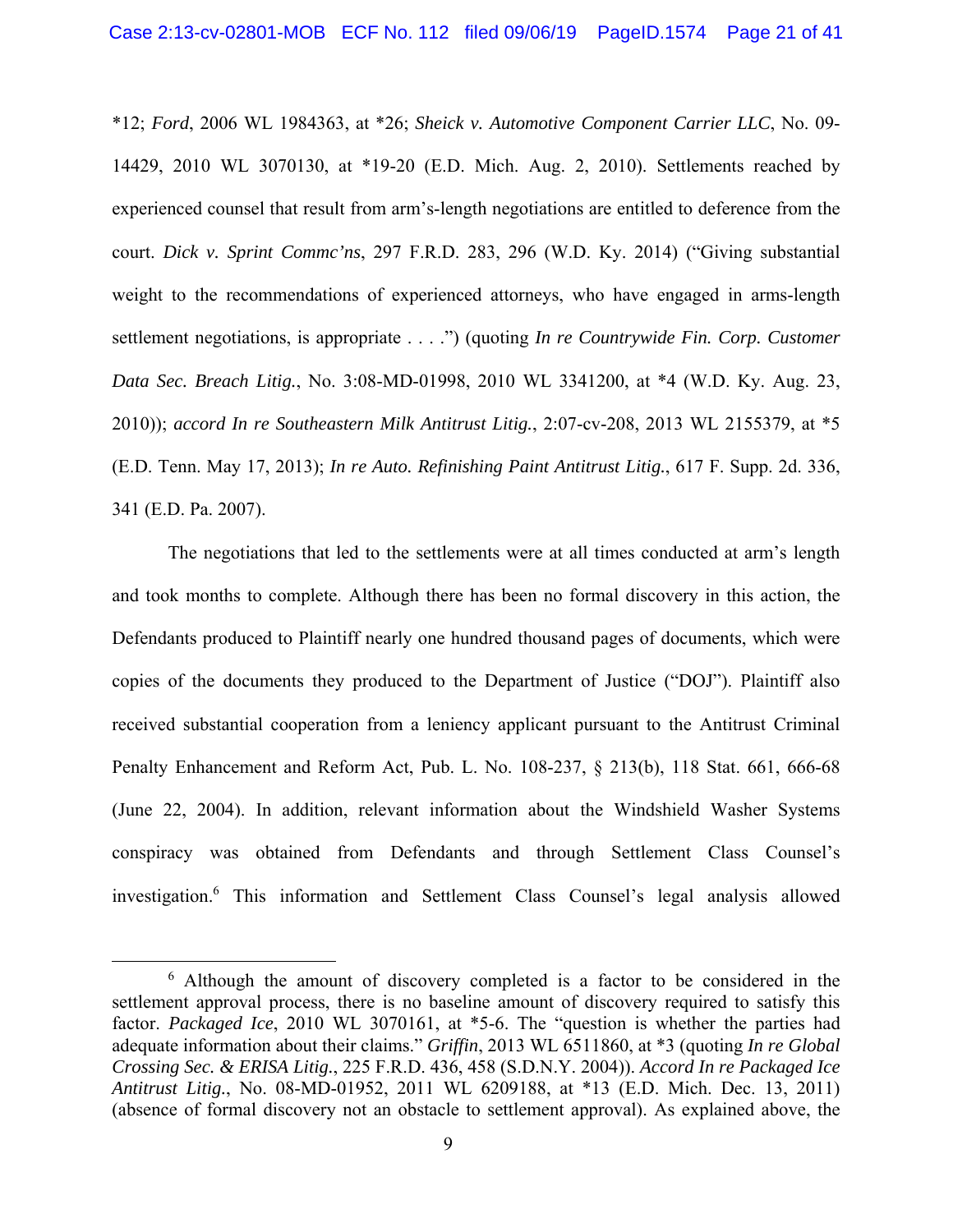Settlement Class Counsel to evaluate not only the strengths and weaknesses of the legal case, but also the potential value of the promised cooperation by the Settling Defendants.

Because the proposed settlements were negotiated at arm's length by experienced counsel knowledgeable about the facts and the law, consideration of these factors fully supports final approval of the settlements.<sup>7</sup>

#### **2. The Relief Provided to the Classes is Adequate.**

The relief provided to the classes consists of cash payments by the MITSUBA and DENSO Defendants totaling \$690,134, together with cooperation in the continued prosecution of the claims against any remaining Defendant. Settlement Class Counsel believe that the cash and cooperation is adequate relief for the Settlement Classes.

Generally, in evaluating a proposed class settlement, the court does "not decide the merits of the case or resolve unsettled legal questions." *Carson v. Am. Brands, Inc.*, 450 U.S. 79, 88 n.14 (1981). There are two reasons for this. First, the object of settlement is to avoid the determination of contested issues, so the approval process should not be converted into an abbreviated trial on the merits. *Van Horn v. Trickey*, 840 F.2d 604, 607 (8th Cir. 1988). Second, "[b]eing a preferred means of dispute resolution, there is a strong presumption by courts in favor of settlement." *Telectronics*, 137 F. Supp. 2d at 1008-09 (citing *Manual for Complex Litigation*  (3d ed.) § 30.42). This is particularly true in the case of class actions. *Berry v. Sch. Dist. of City of Benton Harbor*, 184 F.R.D. 93, 97 (W.D. Mich. 1998).

Both the Sixth Circuit and courts in the Eastern District of Michigan "have recognized that the law favors the settlement of class action lawsuits." *See, e.g., In re Automotive Parts* 

 $\overline{a}$ 

Plaintiff had adequate information about the facts from the Defendants' DOJ productions and their cooperation.

 $7$  There was no negotiation of attorney's fees. As noted above, a motion seeking an award of attorney's fees and expenses will be filed today.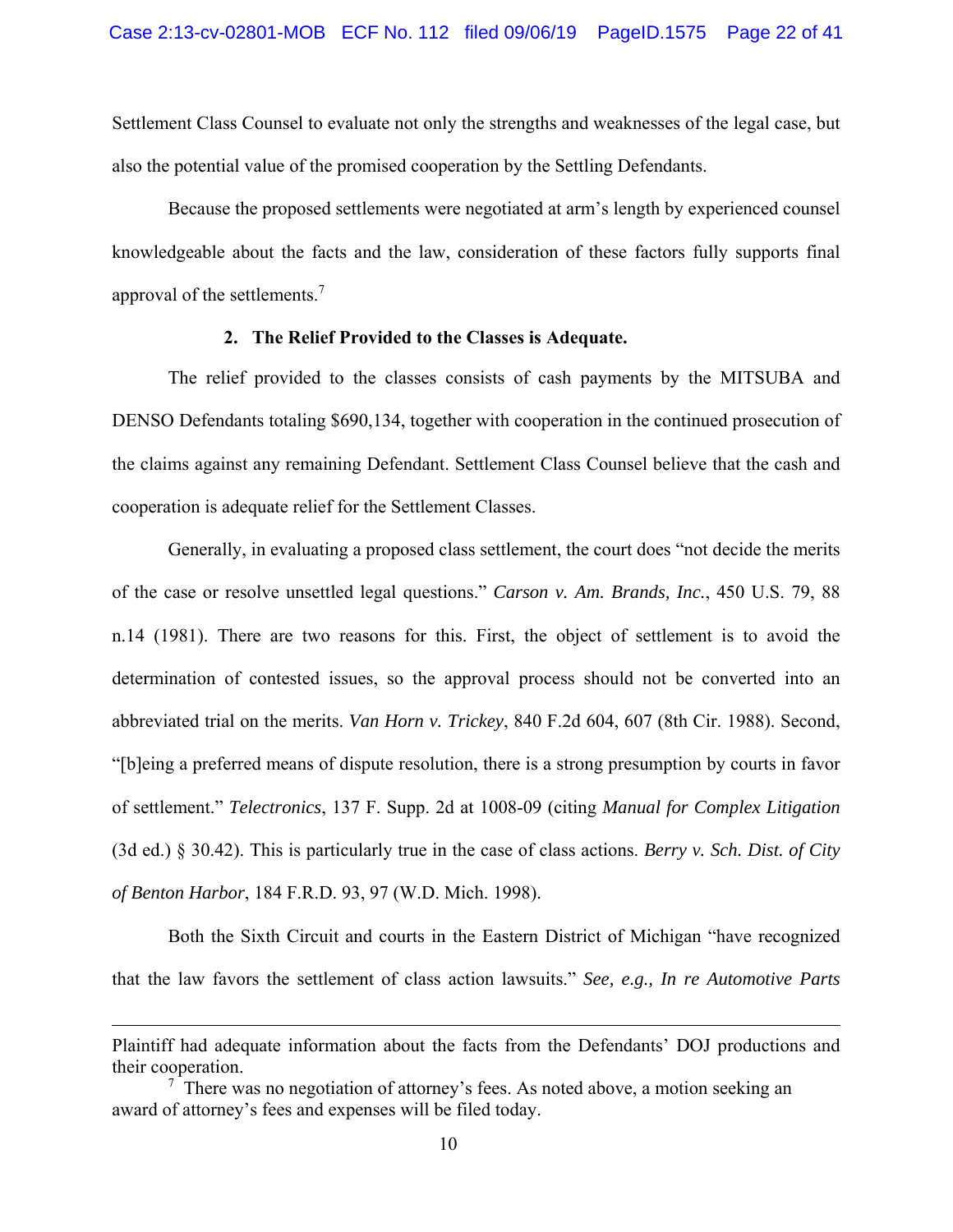*Antitrust Litig.*, 12-MD-02311, 2:12-cv-00103, ECF No. 497, at 11 (E.D. Mich. June 20, 2016) (quoting *Griffin v. Flagstar Bancorp, Inc.*, No. 2:10-cv-10610, 2013 WL 6511860, at \*2 (E.D. Mich. Dec. 12, 2013)). *Accord Sims v. Pfizer, Inc.*, No. 1:10-cv-10743, 2016 WL 772545, at \*6 (E.D. Mich. Feb. 24, 2016). A court's inquiry on final approval is whether the proposed settlement is "fair, adequate, and reasonable to those it affects and whether it is in the public interest." *Lessard v. City of Allen Park*, 372 F. Supp. 2d 1007, 1009 (E.D. Mich. 2005) (citing *Williams v. Vukovich*, 720 F.2d 909, 921-23 (6th Cir. 1983)); *Olden v. Gardner*, 294 Fed. Appx. 210, 217 (6th Cir. 2008). This determination requires consideration of "whether the interests of the class as a whole are better served if the litigation is resolved by the settlement rather than pursued." *In re Cardizem CD Antitrust Litig.*, 218 F.R.D. 508, 522 (E.D. Mich. 2003); *Sheick v. Auto. Component Carrier LLC*, No. 2:09-cv-14429, 2010 WL 4136958, at \*14-15 (E.D. Mich. Oct. 18, 2010).

#### **a. The Costs, Risks, and Delay of Trial and Appeal.**

When considering the adequacy of the relief to the class in determining the fairness of a class action settlement, the court should assess it "with regard to a 'range of reasonableness,' which 'recognizes the uncertainties of law and fact in any particular case and the concomitant risks and costs inherent in taking any litigation to completion.'" *Sheick*, 2010 WL 4136958, \*15 (quoting *IUE-CWA v. General Motors Corp*., 238 F.R.D. 583, 594 (E.D. Mich. 2006)); *Ford*, 2006 WL 1984363, at \*21; *Ford v. Fed.-Mogul Corp*., No. 2:09-cv-14448, 2015 WL 110340, at \*6 (E.D. Mich. Jan. 7, 2015). These risks must be weighed against the settlement consideration: here the certainty of cash payments by the MITSUBA (\$590,134) and DENSO (\$100,000) Defendants totaling \$690,134, together with cooperation by each of the Settling Defendants, which is valuable to the Settlement Class members with respect to continuing to litigate against any remaining Defendant. *See Automotive Parts*, 2:12-cv-00103, ECF No. 497, at 12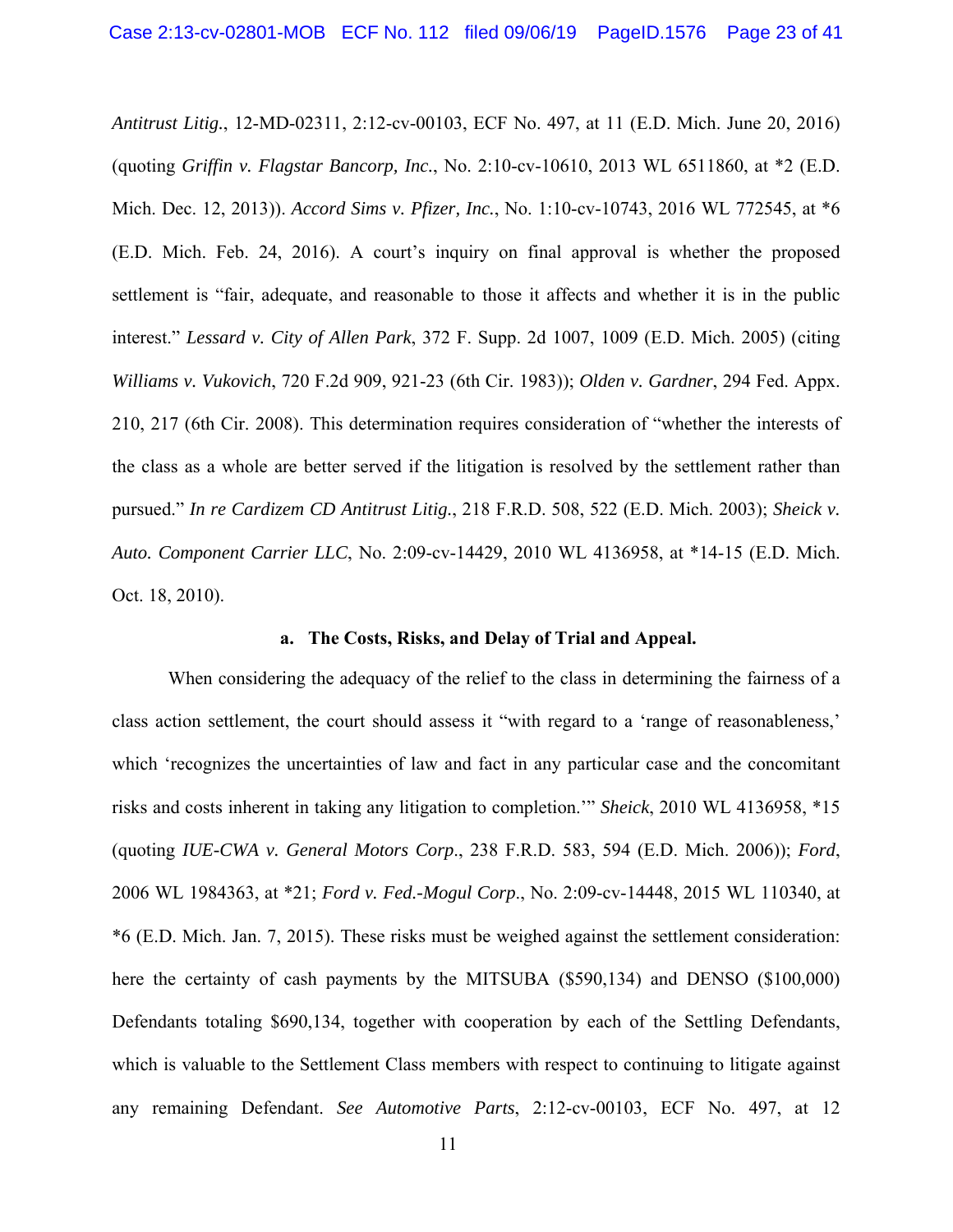("cooperation strongly militates toward approval" of the settlements) (quoting *Linerboard*, 292 F. Supp. 2d 643).

Settlement Class Counsel believe that the settlements are an excellent result. Weighing the settlements' benefits against the risks and costs of continued litigation tilts the scale toward approval. *See Griffin*, 2013 WL 6511860, at \*4; *Packaged Ice*, 2011 WL 717519, at \*9. Plaintiff is optimistic about the likelihood of ultimate success in this case, but success is not certain. As this Court has previously noted, success is not guaranteed even in those instances where a settling defendant has pleaded guilty in a criminal proceeding brought by the Department of Justice. That is because, among other things, the DOJ is not required to prove class-wide impact or damages, both of which require complex and expensive expert analyses, and the outcome of litigating those issues is uncertain. *Automotive Parts*, 2:12-cv-00103, ECF No. 497, at 11.

The MITSUBA and DENSO Defendants are each represented by highly experienced and competent counsel. They undoubtedly would deny Plaintiff's allegations of liability and damages, vigorously oppose Plaintiff's motion for class certification, and assert a number of defenses. Plaintiff believes the Settling Defendants are prepared to defend this case through trial and appeal. Risk is inherent in any litigation, and this is particularly true with respect to class actions. So, while optimistic about the outcome of this litigation, Plaintiff must acknowledge the risk that some or all of the Settling Defendants could prevail with respect to certain legal or factual issues, which could reduce or eliminate any potential recovery.

"Settlements should represent 'a compromise which has been reached after the risks, expense and delay of further litigation have been assessed.'" *Cardizem*, 218 F.R.D. at 523 (quoting *Vukovich*, 720 F.2d at 922). "[T]he prospect of a trial necessarily involves the risk that Plaintiffs would obtain little or no recovery." *Id.* at 523. This is particularly true for class actions,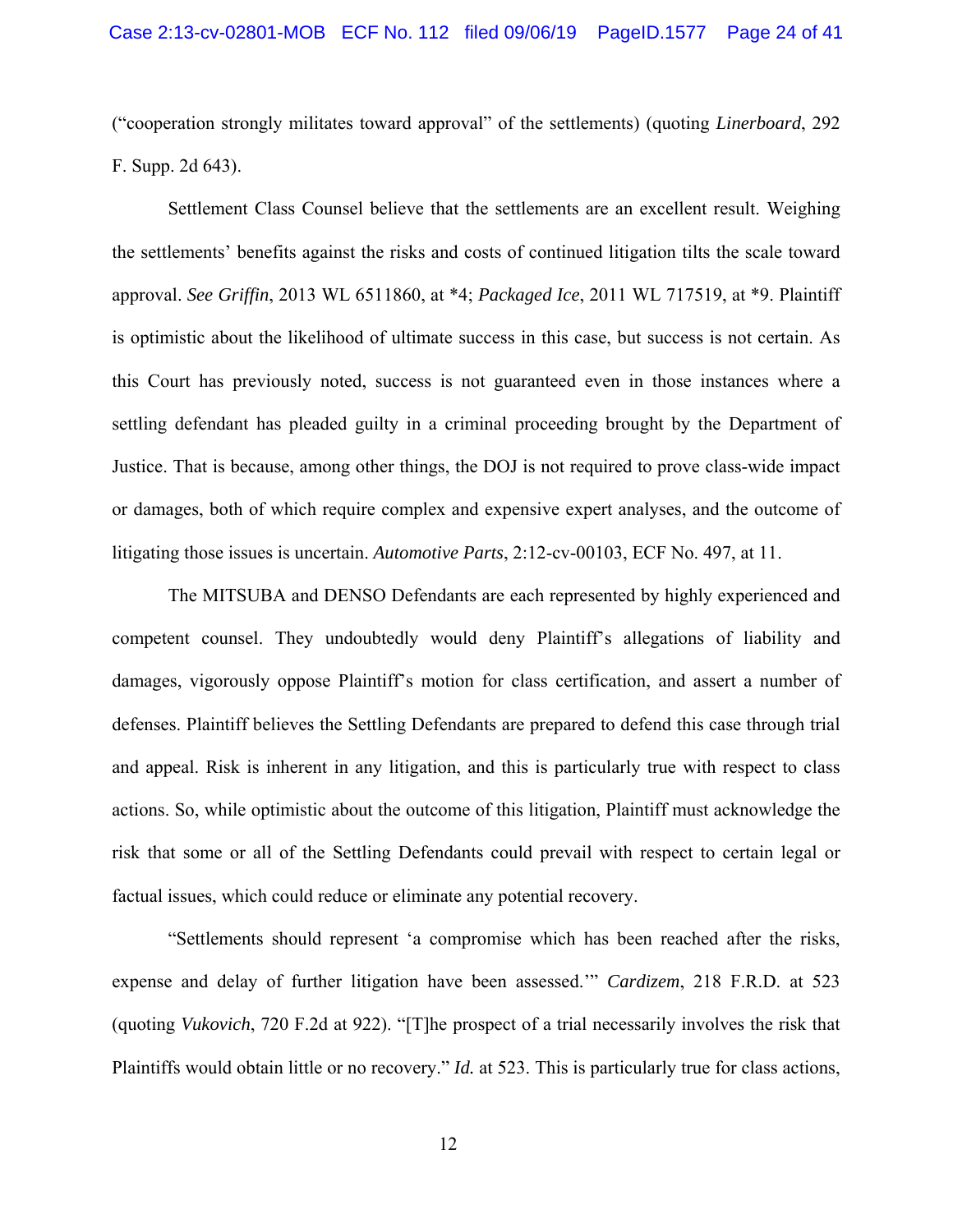which are "inherently complex." *Telectronics*, 137 F. Supp. 2d at 1013 (settlement avoids the costs, delays, and multitude of other problems associated with complex class actions).

In deciding whether a proposed settlement warrants approval, "[t]he Court should also consider the judgment of counsel and the presence of good faith bargaining between the contending parties." *Delphi*, 248 F.R.D. at 498. Counsel's judgment "that settlement is in the best interests of the class 'is entitled to significant weight, and supports the fairness of the class settlement.'" *Packaged Ice*, 2011 WL 717519, at \*11 (quoting *Sheick*, 2010 WL 4136958, at \*18); *Fed.-Mogul Corp.*, 2015 WL 110340, at \*9. "In the absence of evidence of collusion (there is none here) this Court 'should defer to the judgment of experienced counsel who has competently evaluated the strength of his proofs.'" *Date v. Sony Electronics, Inc.*, No. 07-15474, 2013 WL 3945981, at \*9 (E.D. Mich. Jul. 31, 2013) (quoting *Vukovich*, 720 F.2d at 922-23).

Settlement Class Counsel have extensive experience in handling class action antitrust and other complex litigation. They have represented the Direct Purchaser Plaintiffs from the inception of the *Automotive Parts Antitrust Litigation* and negotiated the settlements at arm's length with well-respected and experienced counsel for the MITSUBA and DENSO Defendants. Settlement Class Counsel believe that the proposed settlements eliminate the risks, expense, and delay with respect to a recovery from the MITSUBA and DENSO Defendants, ensure a substantial payment to the Settlement Classes, and provide the Settlement Classes with cooperation that will be used to prosecute the claims against any remaining Defendant. This factor also supports final approval of the proposed settlements.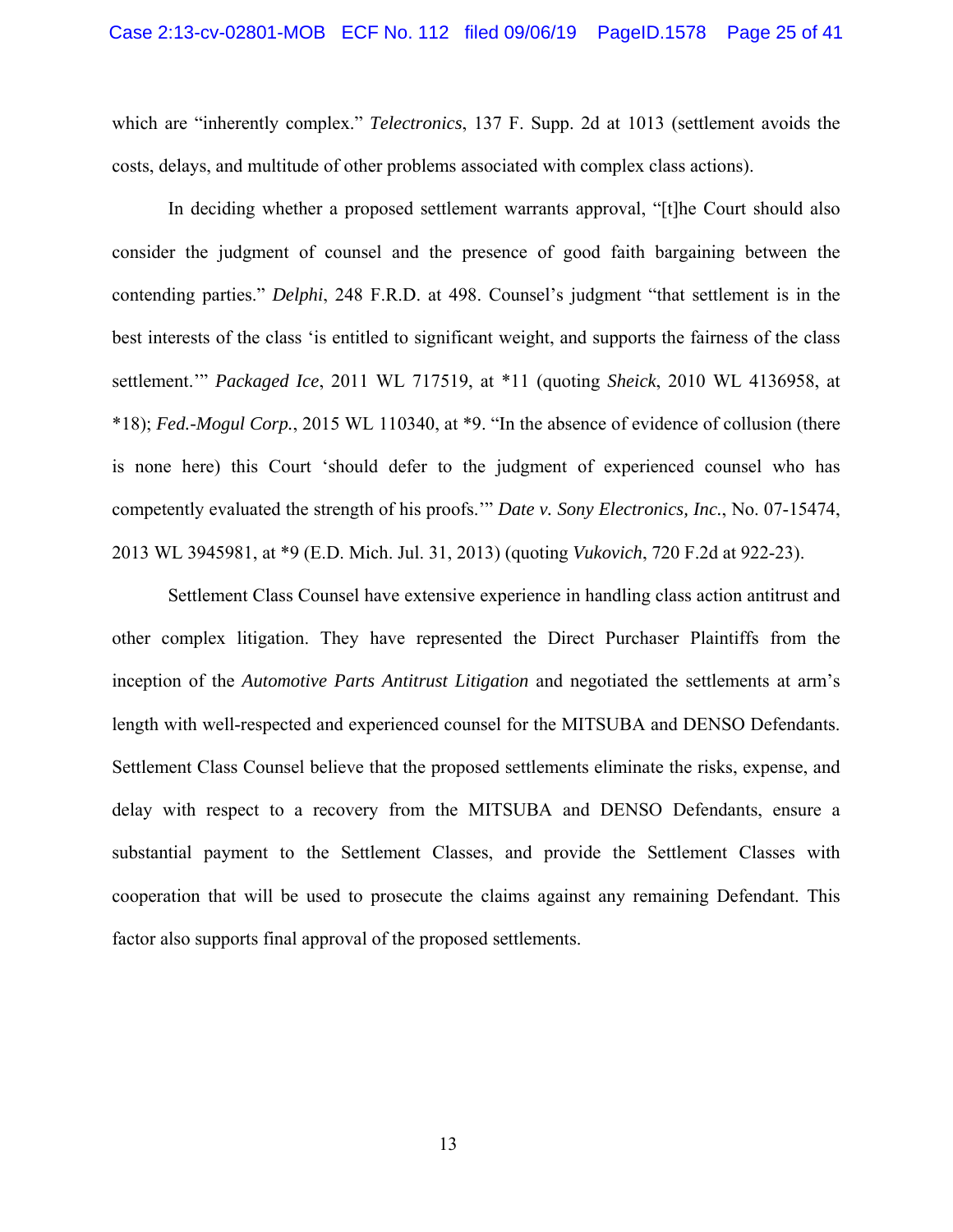## **b. The Effectiveness of Any Proposed Method of Distributing Relief to the Classes, Including the Method of Processing Class Member Claims, if Required.**

This case does not present any difficulties in identifying claimants or distributing settlement proceeds. Consistent with the practice in previously approved *Automotive Parts Antitrust Litigation* direct purchaser settlements, Settlement Class Counsel propose that the net settlement funds be distributed pro rata to approved claimants. *See* Section V., *infra*. Claims will be processed using a settlement claims administrator to review claim forms, to assist Settlement Class Counsel in making recommendations to the Court concerning the disposition of those claims, and to mail checks to approved claimants for their pro-rata shares of the net settlement funds.

As a general rule, a plan of allocation that reimburses class members based on the type and extent of their injuries is a reasonable one. *In re Ikon Office Solutions, Inc., Sec. Litig.*, 194 F.R.D. 166, 184 (E.D. Pa. 2000); *Smith v. MCI Telecoms Corp.*, No. Civ. A. 87-2110-EEO, 1993 WL 142006, at \*2 (D. Kan. April 28, 1993); 4 Alba Conte & Herbert Newberg, *Newberg on Class Actions*, §12.35, at 350 (4th ed. 2002) ("*Newberg*") (noting that pro-rata allocation of a settlement fund "is the most common type of apportionment of lump sum settlement proceeds for a class of purchasers" and "has been accepted and used in allocating and distributing settlement proceeds in many antitrust class actions"). This Court, and numerous others, have approved similar pro-rata distribution plans. *See, e.g.,* 2:12-cv-00601, ECF No. 172; 2:12-cv-00101, ECF No. 572). This factor supports final approval.

## **c. The Terms of Any Proposed Award of Attorneys' Fees, Including Timing of Payment.**

The Settlement Agreements provide that attorneys' fees shall be paid solely out of the settlement funds subject to court approval, and that final approval of the settlement is not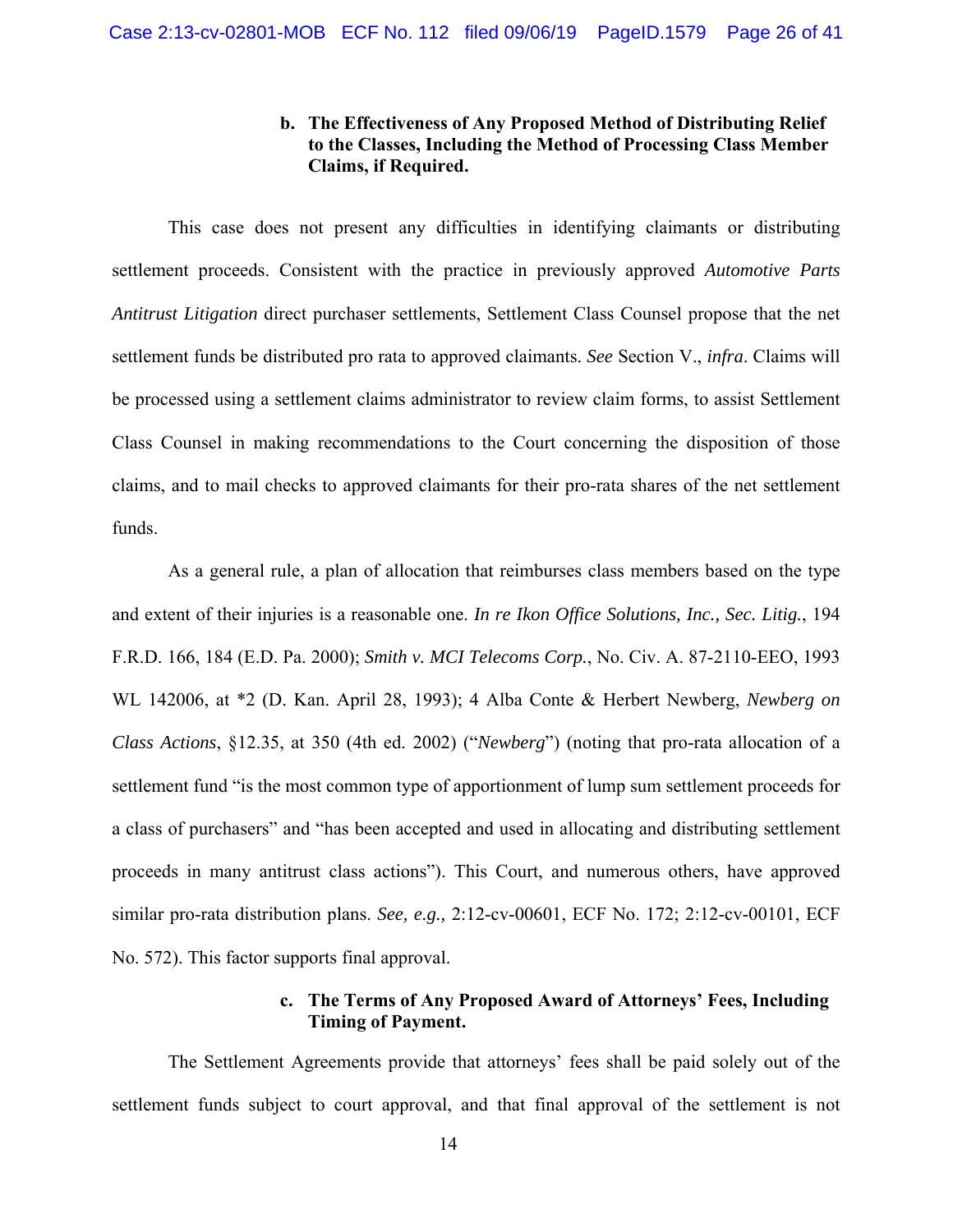contingent on the outcome of any petition for attorneys' fees. Settlement Class Counsel are seeking attorneys' fees of approximately 30% of the settlement funds, consistent with previous fee petitions and awards approved by this Court in the *Automotive Parts Antitrust Litigation.*  This factor supports final approval.

## **d. There Are No Separate Agreements Relating to the Proposed Settlements.**

The Settlement Agreements reflect all of the agreements and understandings relating to the proposed settlements, and there are no separate agreements that would affect the settlement amounts, the eligibility of class members to participate in the settlements or exclude themselves from them, or the treatment of class member claims. This factor is therefore neutral.

#### **3. The Settlements Treat Class Members Equitably Relative to Each Other.**

Class members will be treated equitably relative to each other in terms of their eligibility for a pro-rata portion of the settlement funds and their right to opt-out of the Settlement Classes. Likewise, each class member gives the same releases.

The Agreements do contemplate that Settlement Class Counsel may seek an incentive award for the class representative, as has been done in other cases. Such awards are justified as an incentive and reward for the efforts that lead plaintiffs take on behalf of the class. *Hadix v. Johnson*, 322 F.3d 895, 897 (6th Cir. 2003). The settlements were provided to the class representative for its review and approval without any discussion of incentive awards, which evinces that the prospect of such an award was not the reason the representative Plaintiff approved it. *Hillson v. Kelly Servs. Inc.*, 2017 WL 279814, at \*6 (E.D. Mich. 2017). Plaintiff submits that this factor supports final approval.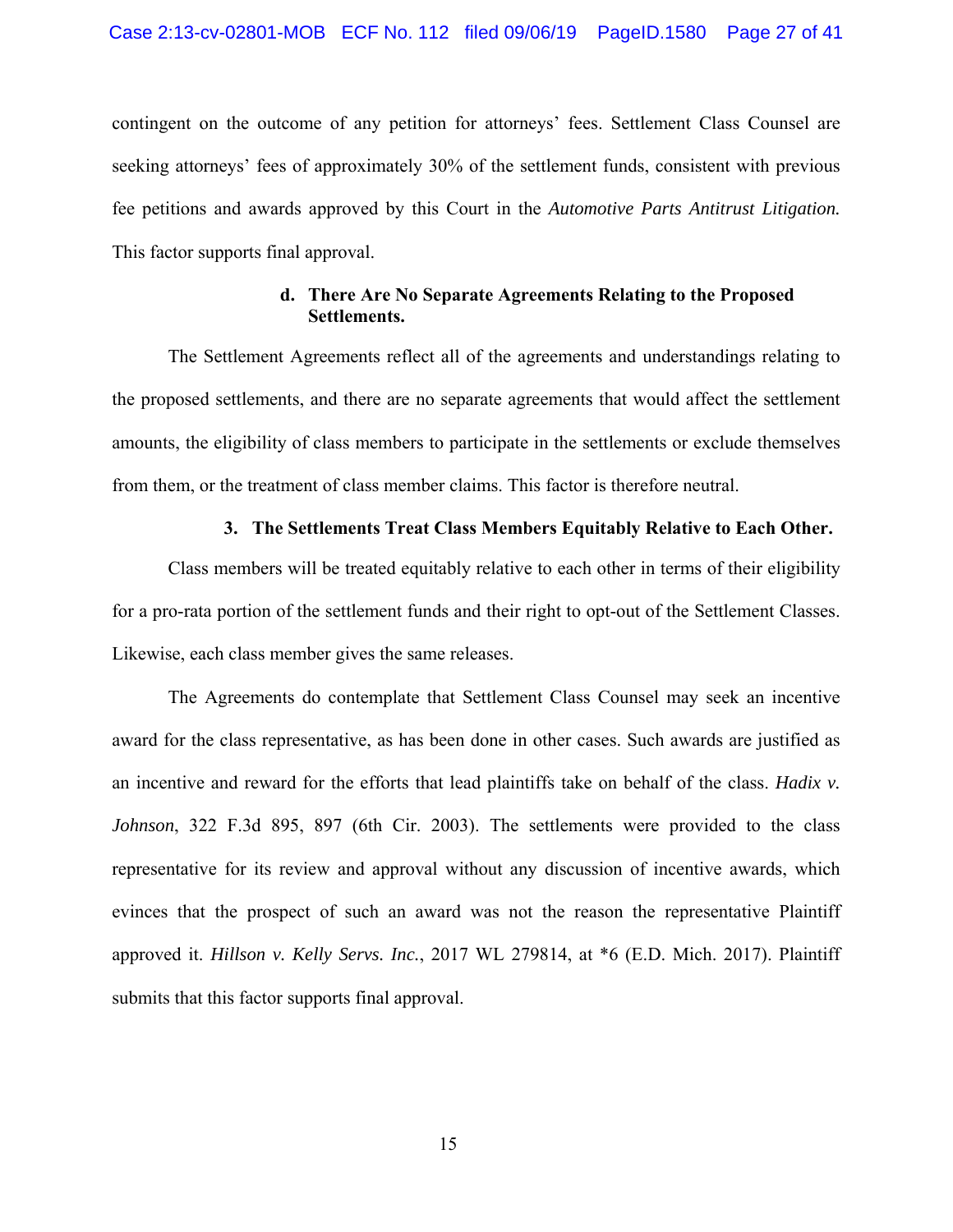#### **4. The Settlements are Consistent with the Public Interest.**

"[T]here is a strong public interest in encouraging settlement of complex litigation and class action suits because they are 'notoriously difficult and unpredictable' and settlement conserves judicial resources." *Cardizem*, 218 F.R.D. at 530 (quoting *Granada Invs. Inc. v. DWG Corp.*, 962 F.2d 1203, 1205 (6th Cir. 1992). *Accord Griffin*, 2013 WL 6511860, at \*5; *Packaged Ice*, 2011 WL 717519, at \*12. Plaintiff submits that there is no countervailing public interest that provides a reason to disapprove the proposed settlements. *Griffin*, 2013 WL 6511860, at \*5. This factor also supports final approval.

Consideration of the above factors supports final approval of the proposed MITSUBA and DENSO settlements. Settlement Class Counsel respectfully submit that the proposed settlements are in the best interests of the Settlement Classes and should be finally approved.

## **IV. NOTICE WAS PROPER UNDER RULE 23 AND CONSISTENT WITH DUE PROCESS**

Federal Rule of Civil Procedure 23 provides that, "upon ordering notice under Rule  $23(e)(1)$  to a class proposed to be certified for purposes of settlement under Rule  $23(b)(3)$  [ ] the court must direct to class members the best notice that is practicable under the circumstances, including individual notice to all members who can be identified through reasonable effort." Fed. R. Civ. P. 23(c)(2)(B). Rule 23(e)(1) provides that a court must direct notice in a "reasonable manner" to all class members who would be bound by a proposed settlement. Rule 23(e) notice must contain a summary of the litigation sufficient "to apprise interested parties of the pendency of the action and to afford them an opportunity to present their objections." *UAW*, 497 F.3d at 629 (quoting *Mullane v. Cent. Hanover Bank & Trust Co.*, 339 U.S. 306, 314 (1950)). *Accord In re Insurance Brokerage Antitrust Litig.*, 297 F.R.D. 136, 151 (E.D. Pa. 2013). In addition, the "notice must clearly and concisely state in plain, easily understood language:" (1) the nature of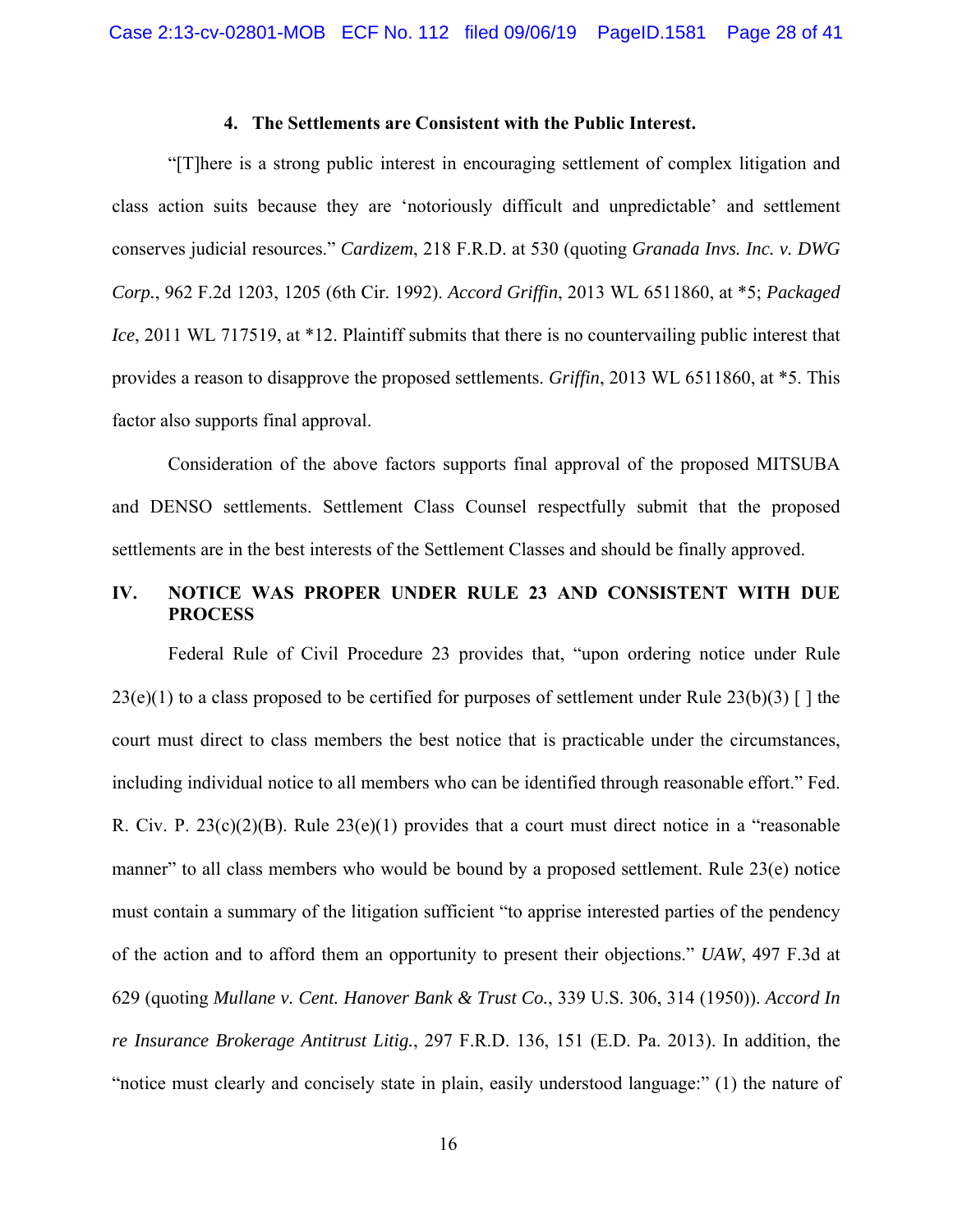the action; (2) the class definition; (3) the class claims, issues, or defenses; (4) that a class member may enter an appearance through counsel; (5) that the court will exclude from the class any member who requests exclusion; (6) the time and manner for requesting exclusion; and  $(7)$ the binding effect of a class judgment on class members under Rule  $23(c)(3)$ . Fed. R. Civ. P.  $23(c)(2)(B)$ .

The notice program and forms of notice utilized by Plaintiff satisfy these requirements. The Notice sets forth all information required by Rule  $23(c)(2)(B)$  and  $23(e)(1)$ , and also informs members of the MITSUBA and DENSO Settlement Classes that Settlement Class Counsel will propose a plan of distribution of the Windshield Washer Systems Settlement Fund and seek an award of reasonable attorneys' fees and litigation expenses, and an incentive award payment to the Class Representative.

Pursuant to the Notice Order, on August 8, 2019, 129 copies of the Notice were mailed, postage prepaid, to all potential Settlement Class members identified by Defendants as their direct customers of Windshield Washer Systems. The Summary Notice was published in *Automotive News* on August 12, 2019; an online banner notice appeared over a 21-day period on www.AutoNews.com, the digital version of *Automotive News*; and an Informational Press Release targeting automotive industry trade publications was issued nationwide via PR Newswire's "Auto Wire." Finally, a copy of the Notice was (and remains) posted online at www.autopartsantitrustlitigation.com.<sup>8</sup>

The content and method for dissemination of notice fulfill the requirements of Federal Rule of Civil Procedure 23 and due process.

 <sup>8</sup> <sup>8</sup> Consistent with Paragraph 11 of the Notice Order, a declaration or affidavit confirming that notice was disseminated to the Settlement Classes in accordance with the Preliminary Approval and Notice Order will be filed at least 10 days prior to the Fairness Hearing.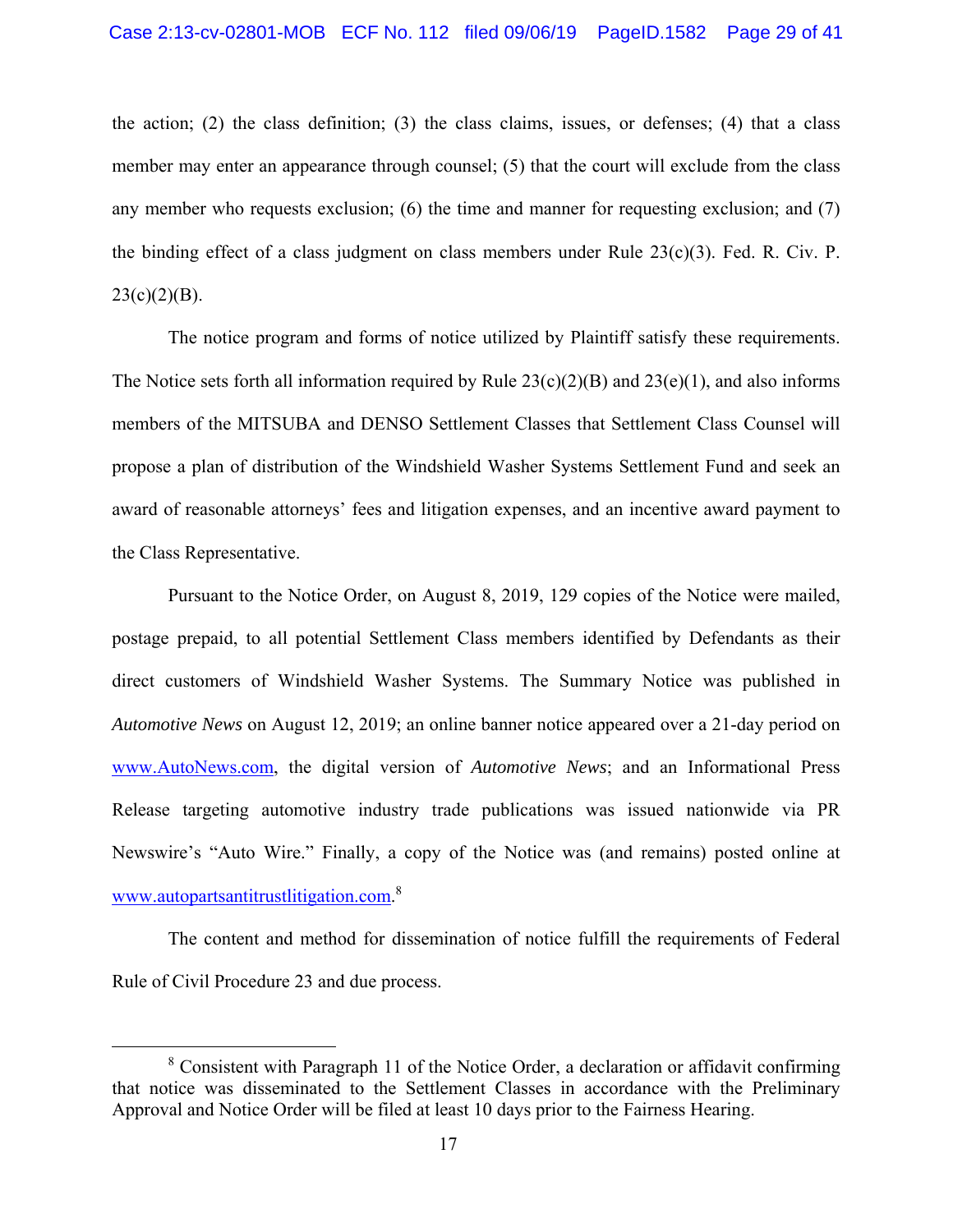### **V. THE PROPOSED PLAN FOR DISTRIBUTION OF THE SETTLEMENT FUNDS IS FAIR, REASONABLE, AND ADEQUATE AND MERITS APPROVAL**

Approval of a settlement fund distribution in a class action is governed by the same standards of review applicable to approval of the settlement as a whole: the plan of distribution must be fair, reasonable, and adequate. *Packaged Ice*, 2011 WL 6209188, at \*15. *Accord Sullivan v. DB Investments, Inc.*, 667 F.3d 273, 326 (3d Cir. 2011); *In re Flonase Antitrust Litig.*, 291 F.R.D. 93, 107 (E.D. Pa. 2013); *Law v. National Collegiate Athletic Ass'n*., 108 F. Supp. 2d 1193, 1196 (D. Kan. 2000). As a general rule, a plan of allocation that reimburses class members based on the type and extent of their injuries is a reasonable one. *In re Ikon Office Solutions, Inc.*, *Sec. Litig.*, 194 F.R.D. 166, 184 (E.D. Pa. 2000); *Smith v. MCI Telecoms Corp*., No. Civ. A. 87- 2110-EEO, 1993 WL 142006, at \*2 (D. Kan. Apr. 28, 1993); 4 *Newberg*, § 12.35, at 350 (noting that pro-rata allocation of a settlement fund "is the most common type of apportionment of lump sum settlement proceeds for a class of purchasers" and "has been accepted and used in allocating and distributing settlement proceeds in many antitrust class actions"). An allocation formula need only have a reasonable, rational basis, particularly if recommended by experienced and competent class counsel. As with other aspects of a settlement, the opinion of experienced and informed counsel is entitled to considerable weight. *In re American Bank Note Holographics, Inc.*, 127 F. Supp. 2d 418, 429-30 (S.D.N.Y. 2001).

The Notice sent to potential Settlement Class members on August 8, 2019 describes the plan recommended by Settlement Class Counsel for the distribution of settlement funds to Settlement Class members who file timely and proper claim forms. The proposed distribution plan provides for the Windshield Washer Systems Settlement Fund, with accrued interest, to be allocated among approved claimants according to the amount of their recognized transactions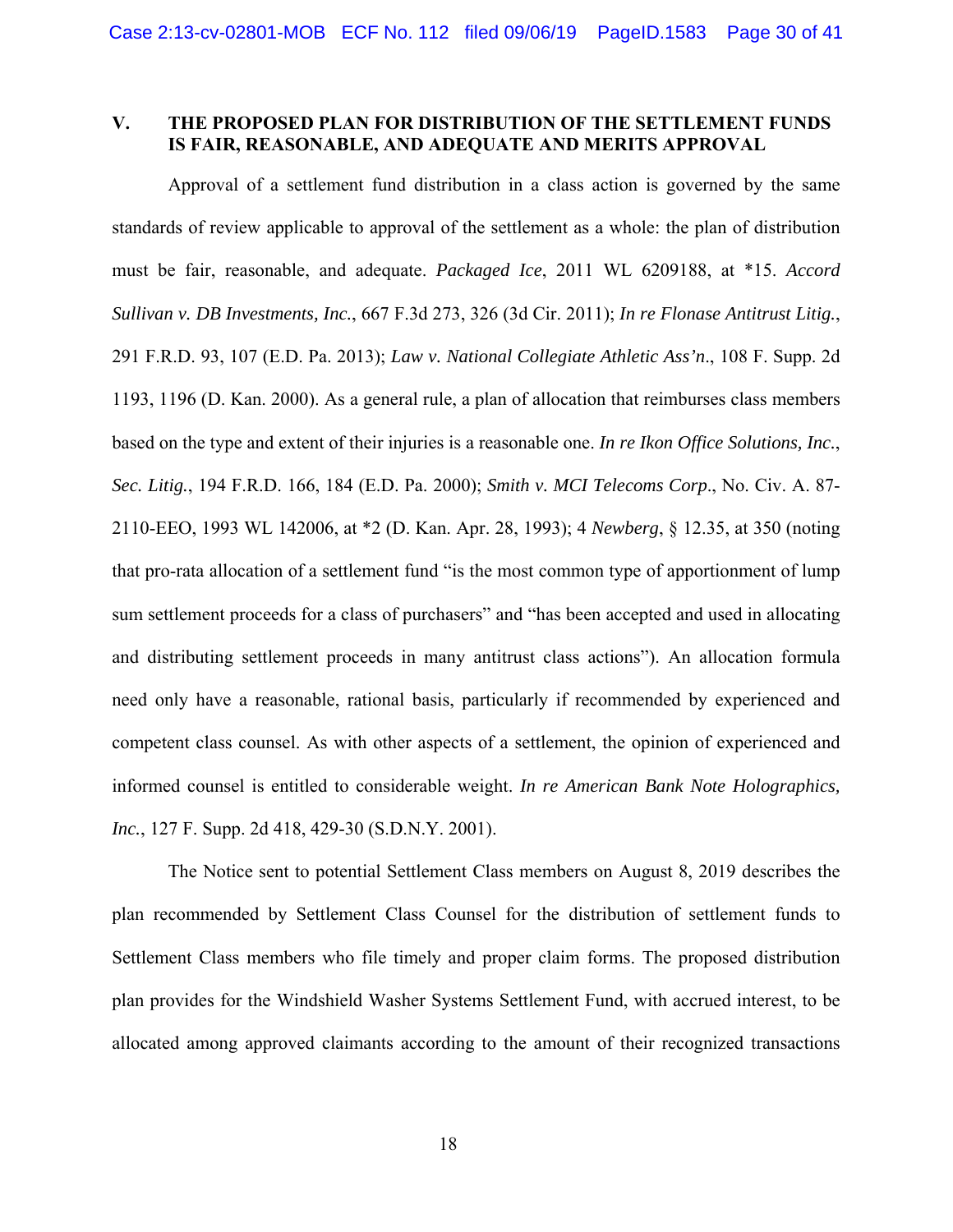during the Class Period, after payment of attorneys' fees, litigation and administration costs and expenses, and an incentive award for the Class Representative.

This Court has approved similar pro-rata distribution plans in the *Automotive Parts Antitrust Litigation*, as have numerous other courts in other matters. *See, e.g., In re Wire Harness Cases*, 2:12-cv-00101, ECF No. 572). *See also Newberg*, § 12.35, at 353-54 (noting propriety of pro-rata distribution of settlement funds). "Settlement distributions, such as this one, that apportion funds according to the relative amount of damages suffered by class members have repeatedly been deemed fair and reasonable." *In re Vitamins Antitrust Litig*., No. 99-197, 2000 WL 1737867, at  $*6$  (D.D.C. Mar. 31, 2000) (finding proposed plan for pro-rata distribution of partial settlement funds was fair, adequate, and reasonable). *Accord Prandin Direct Purchaser Antitrust Litig.*, C.A. No. 2:10-cv-12141-AC-DAS, 2015 WL 1396473, at \*3 (E.D. Mich. Jan. 20, 2015) (approving a plan as fair, reasonable, and adequate that utilized a pro-rata method for calculating each class member's share of the settlement fund). The proposed plan for allocation and distribution satisfies the above criteria and should receive final approval.<sup>9</sup>

## **VI. CERTIFICATION OF THE DIRECT PURCHASER SETTLEMENT CLASSES FOR PURPOSES OF EFFECTUATING THE PROPOSED SETTLEMENTS IS APPROPRIATE**

In preliminarily approving the MITSUBA and DENSO settlements, the Court found that Rule 23's requirements were met and provisionally certified, for purposes of the proposed settlements only, the following Settlement Classes:

 <sup>9</sup> <sup>9</sup> Settlement Class members may share in the distribution of the Windshield Washer Systems Settlement Fund by completing and timely submitting the Claim Form that was included with the Notice, and is available on the settlement website. Any Claim Form submitted electronically must be submitted on or before November 12, 2019. Any Claim Form submitted via mail must be postmarked on or before November 12, 2019. (Notice, Exhibit 1 at 4).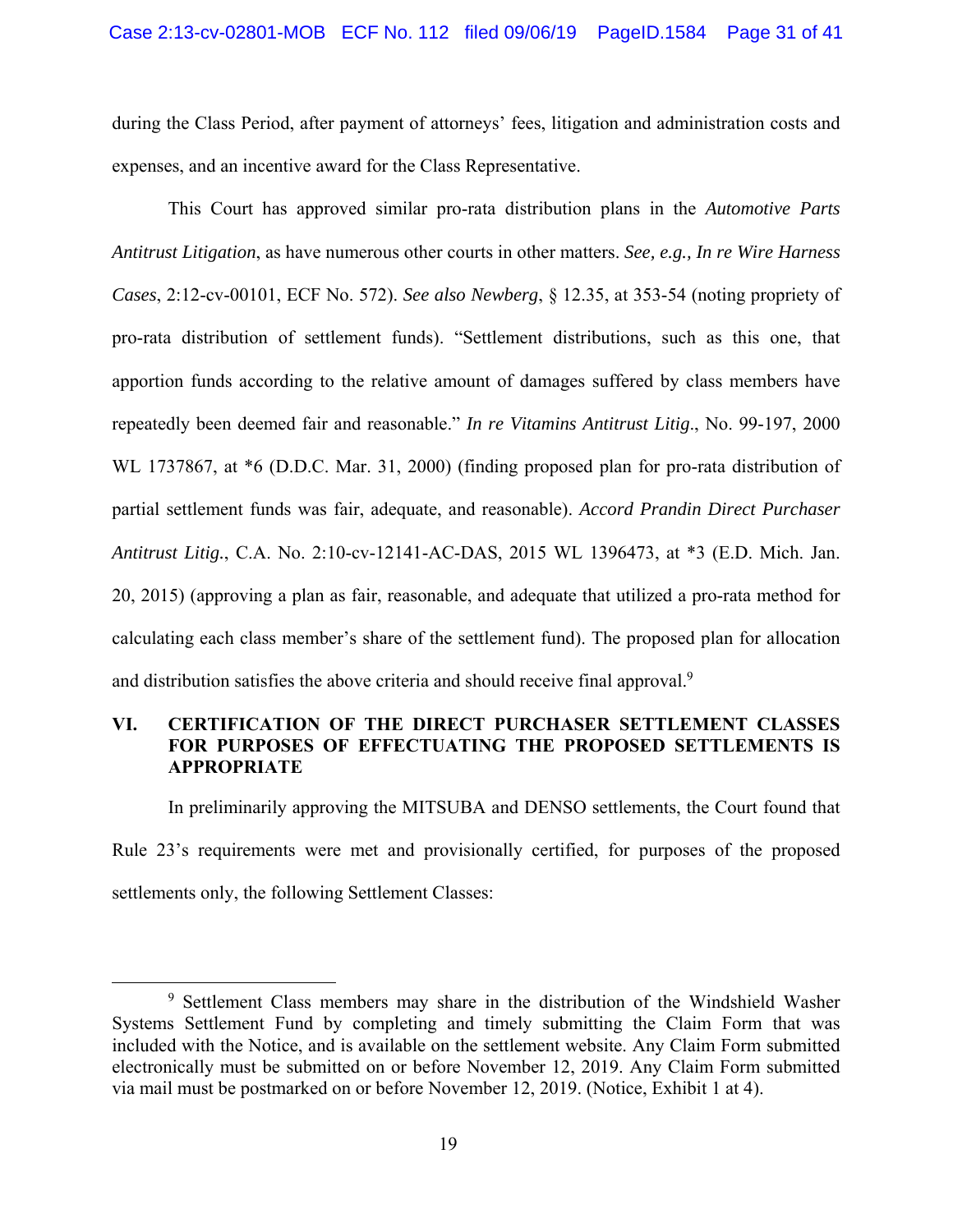The MITSUBA Settlement Class<sup>10</sup> is defined as follows:

All individuals and entities who purchased Windshield Washer Systems in the United States directly from one or more Defendants (or their subsidiaries, affiliates, or joint-ventures) from January 1, 2000 through August 14, 2018. Excluded from the Settlement Class are Defendants, their present and former parent companies, subsidiaries and affiliates, federal governmental entities and instrumentalities of the federal government, and states and their subdivisions, agencies and instrumentalities.

2:12-cv-02801, ECF No. 96.

The DENSO Settlement  $Class<sup>11</sup>$  is defined as follows:

All individuals and entities who purchased Windshield Washer Systems in the United States directly from one or more Defendant(s) (or their subsidiaries, affiliates, or joint ventures) from January 1, 2000 through August 14, 2018. Excluded from the Settlement Class are Defendants, their present and former parent companies, subsidiaries, and affiliates, federal governmental entities and instrumentalities of the federal government, and states and their subdivisions, agencies and instrumentalities.

2:13-cv-02801, ECF Nos. 106, 107.

It is well established that a class may be certified for purposes of settlement. *See, e.g.,* 

*Amchem Prods., Inc. v. Windsor*, 521 U.S. 591 (1997); *Automotive Parts*, 2:12-cv-00103, ECF

 $10$  For purposes of the MITSUBA Settlement Class definition, the following entities are Defendants: Denso Corporation; ASMO Co., Ltd.; Denso International America, Inc.; ASMO North America, LLC; ASMO Manufacturing, Inc.; MITSUBA Corporation; and American Mitsuba Corporation.

 $11$  For purposes of the DENSO Settlement Class definition, the Defendants are: ASMO Co. Ltd.; ASMO Manufacturing, Inc.; ASMO North America, LLC; DENSO Corporation; DENSO International America, Inc.; MITSUBA Corporation; American Mitsuba Corporation; Valeo S.A.; Robert Bosch GmbH; Jidosha Denki Kogyo Co., Ltd.; and their parents, subsidiaries, and affiliates.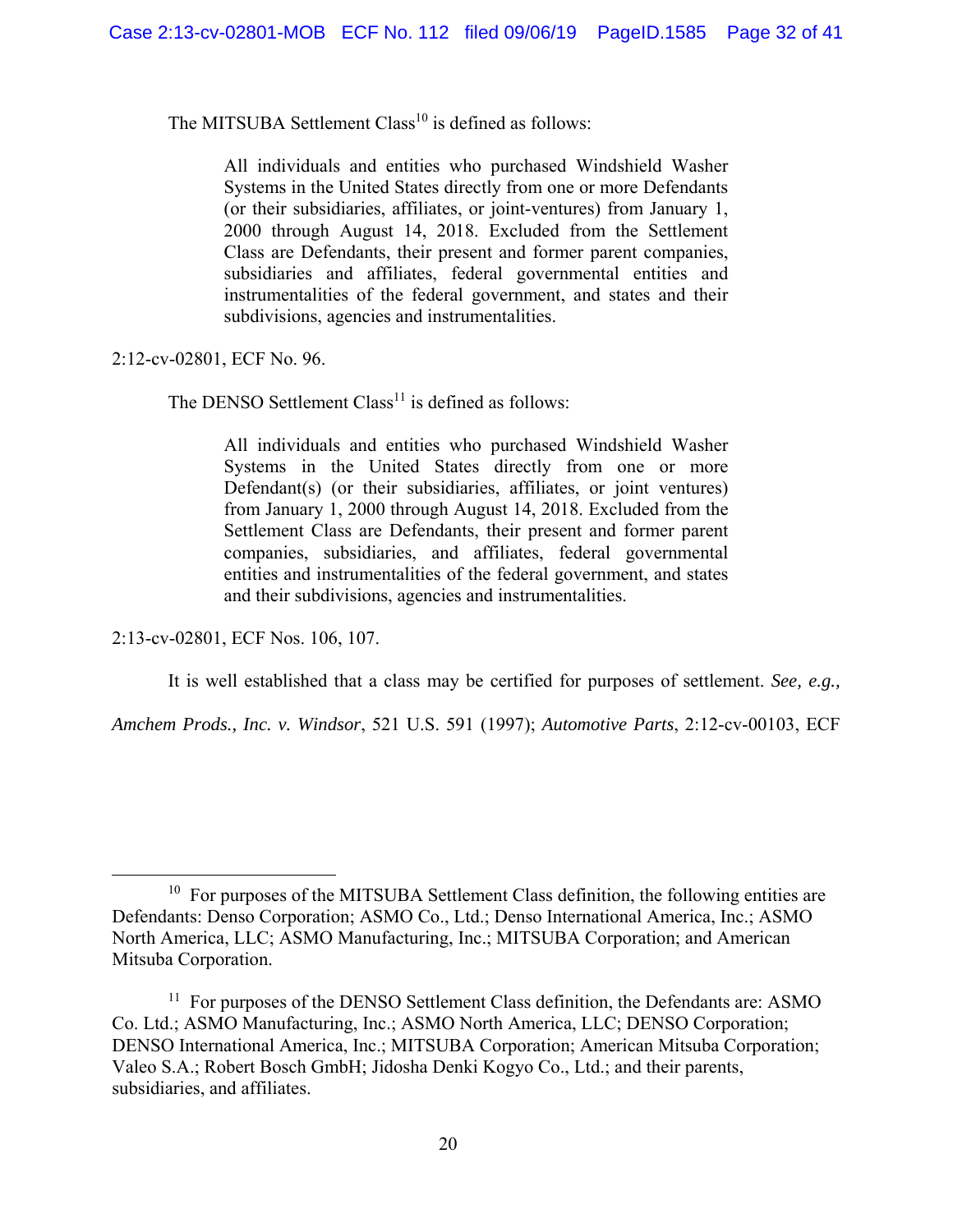No. 497, at 24; *Cardizem*, 218 F.R.D. at 516-19; *Thacker v. Chesapeake Appalachia, LLC*, 259 F.R.D. 262, 266-70 (E.D. Ky. 2009).<sup>12</sup>

As demonstrated below, the MITSUBA and DENSO Settlement Classes meet all of the requirements of Rule 23(a) as well as the requirements of Rule  $23(b)(3)$  for settlement purposes.

## **A. The Proposed Direct Purchaser Settlement Classes Satisfy Rule 23(a).**

Certification of a class requires meeting the requirements of Fed. R. Civ. P. 23(a) and one of the subsections of Rule 23(b). *In re Whirlpool Corp. Front-Loading Washer Prods. Liab. Litig.*, 722 F.3d 838, 850-51 (6th Cir. 2013); *Ford*, 2006 WL 1984363, at \*19 (citing *Sprague v. General Motors Corp.*, 133 F.3d 388, 397 (6th Cir. 1998)). Certification is appropriate under Rule 23(a) if: (1) the class is so numerous that joinder of all members is impracticable; (2) there are questions of law and fact common to the class; (3) the claims or defenses of the representative parties are typical of the claims or defenses of the class; and (4) the representative parties will fairly and adequately protect the interests of the class. *Griffin*, 2013 WL 6511860, at \*5; *Date*, 2013 WL 3945981, at \*3.

#### **1. The Settlement Classes are Sufficiently Numerous.**

Class certification under Rule  $23(a)(1)$  is appropriate where a class contains so many members that joinder of all would be "impracticable." Fed. R. Civ. P. 23(a)(1). There is no strict numerical test to satisfy the numerosity requirement; the most important factor is whether joinder of all the parties would be impracticable for any reason. *Whirlpool*, 722 F.3d at 852 (noting that "substantial" number of class members satisfies numerosity). Moreover, numerosity is not

<sup>&</sup>lt;sup>12</sup> Each of the Preliminary Approval Orders provides that provisional certification of the relevant Settlement Class will be without prejudice to the rights of any Defendant to contest certification of any other class proposed in these coordinated actions. (2:13-cv-02801, ECF Nos. 96, 106, 107). *See also Packaged Ice*, 2011 WL 717519, at \*7.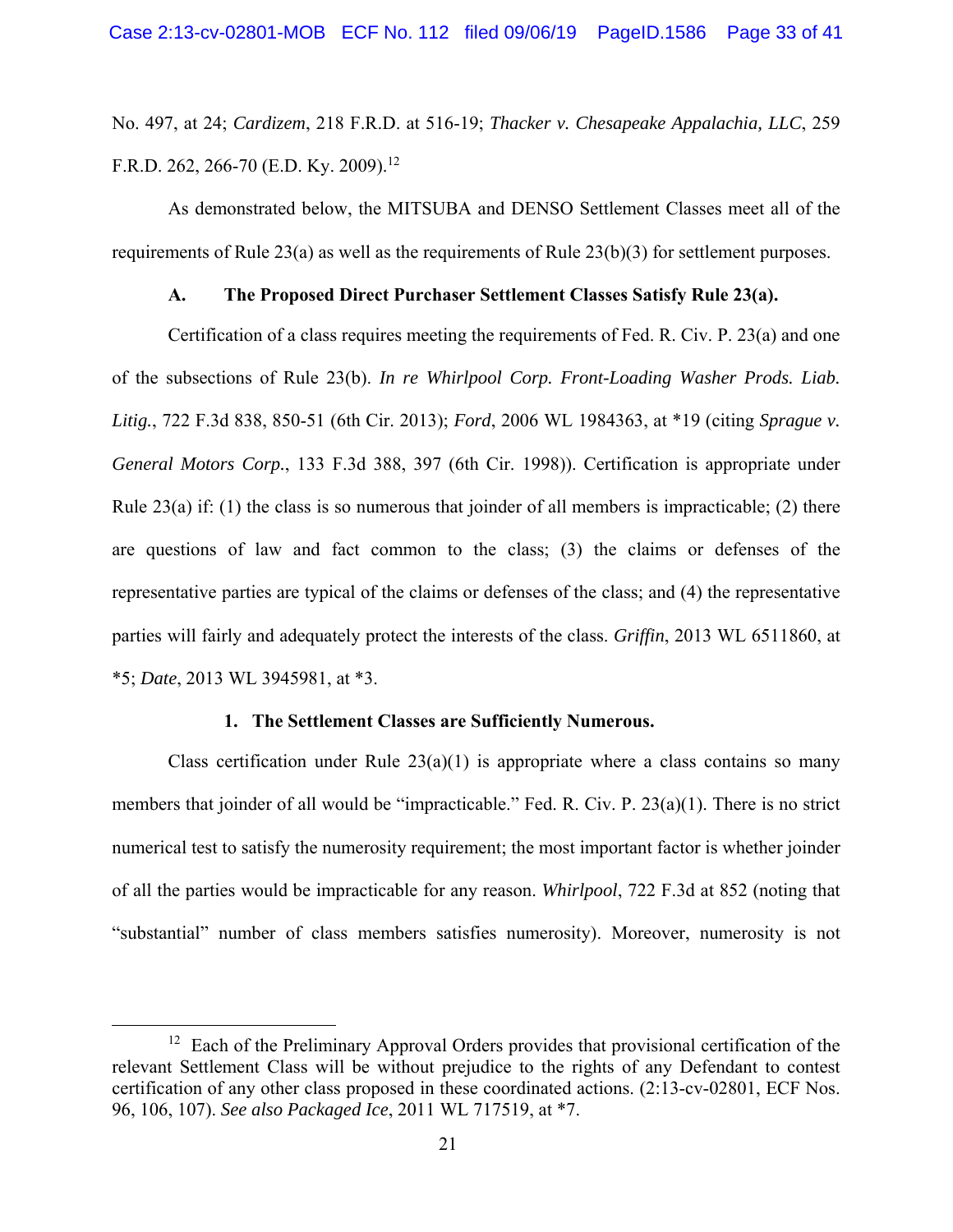determined solely by the size of the class, but also by the geographic location of class members. *Marsden v. Select Medical Corp.*, 246 F.R.D. 480, 484 (E.D. Pa. 2007).

Here, copies of the Notice were mailed to 129 entities, geographically dispersed throughout the United States, that were identified by Defendants as potential direct purchasers of Windshield Washer Systems. Thus, joinder of all Settlement Class members would be impracticable, satisfying Rule 23(a)(1).

#### **2. There are Common Questions of Law and Fact.**

Fed. R. Civ. P. 23(a)(2) requires that a proposed class action involve "questions of law or fact common to the class." "We start from the premise that there need be only one common question to certify a class," *Whirlpool*, 722 F.3d at 853, and "the resolution of [that common issue] will advance the litigation." *Sprague*, 133 F.3d at 397. *Accord Barry v. Corrigan*, 2015 WL 136238, at \*13 (E.D. Mich. Jan 9, 2015); *Exclusively Cats Veterinary Hosp. v. Anesthetic Vaporizer Servs., Inc.*, 2010 WL 5439737, at \* 3 (E.D. Mich. Dec. 27, 2010) ("[T]here need be only a single issue common to all members of the class") (citing *In re Am. Med. Sys., Inc.*, 75 F.3d 1069, 1080 (6th Cir. 1996)).

It has long been the case that "allegations concerning the existence, scope and efficacy of an alleged conspiracy present questions adequately common to class members to satisfy the commonality requirement." *In re Flat Glass Antitrust Litig.*, 191 F.R.D 472, 478 (W.D. Pa. 1999) (citing 4 *Newberg on Class Actions*, § 18.05-15 (3d ed. 1992)). Here, whether Defendants entered into an illegal agreement to artificially fix prices of Windshield Washer Systems is a factual question common to all members of the Settlement Classes because it is an essential element of proving an antitrust violation. *See, e.g., Automotive Parts*, 2:12-cv-00103, ECF No. 497, at 25. Common legal questions include whether, if such an agreement was reached, Defendants violated the antitrust laws and the impact on members of the Settlement Classes.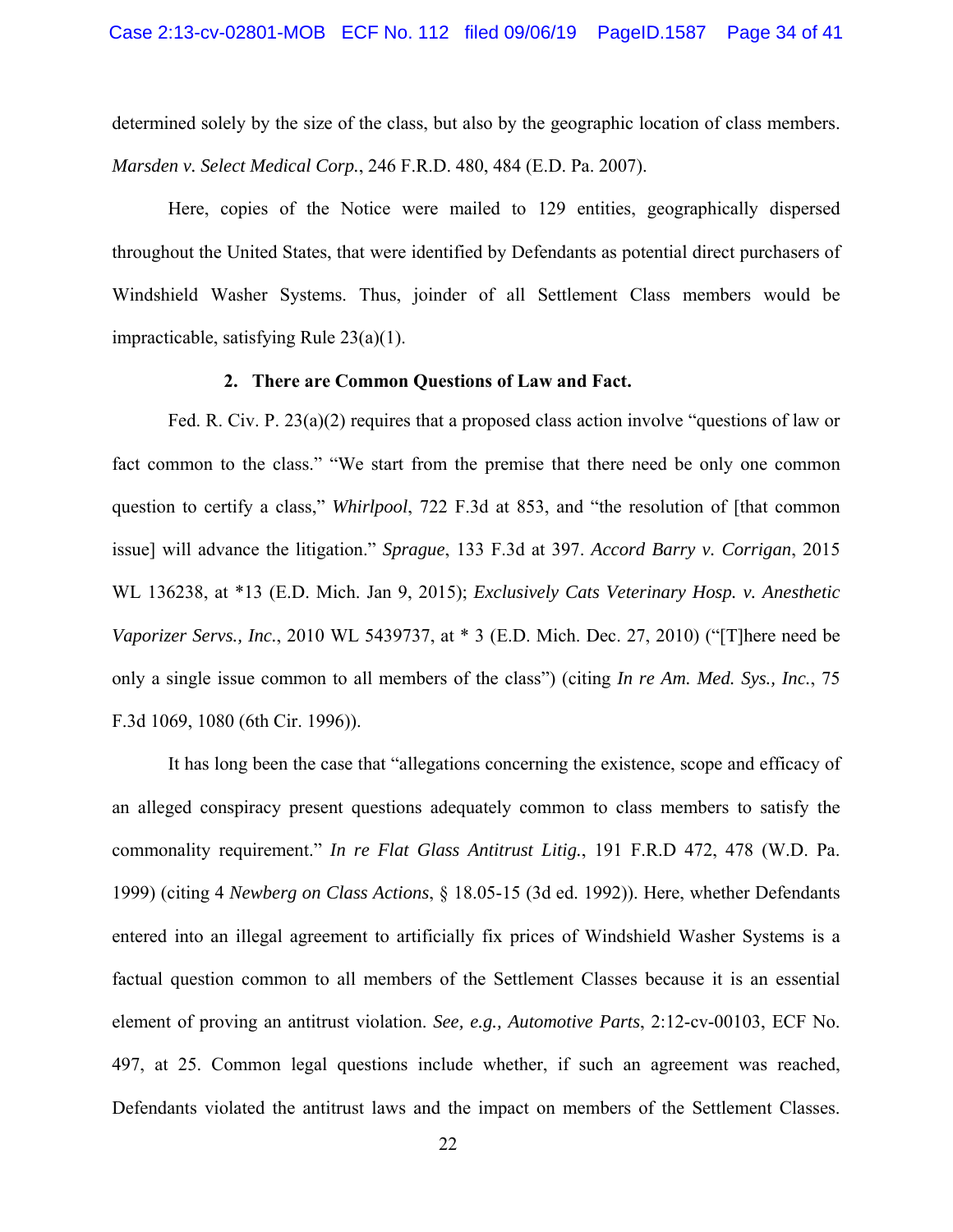*Packaged Ice*, 2011 WL 717519, at  $*6$  (commonality requirement satisfied by questions concerning "whether Defendants conspired to allocate territories and customers and whether their unlawful conduct caused Packaged Ice prices to be higher than they would have been absent such illegal behavior and whether the conduct caused injury to the Class Members"). "Indeed, consideration of the conspiracy issue would, of necessity, focus on defendants' conduct, not the individual conduct of the putative class members." *Flat Glass*, 191 F.R.D. at 484. Because there are common legal and factual questions related to potential liability, the commonality requirement of Rule 23(a)(2) is met.

#### **3. Plaintiff's Claims are Typical of Those of the Settlement Classes.**

Rule 23(a)(3) requires that "the claims or defenses of the representative parties are typical of the claims or defenses of the class." Fed. R. Civ. P. 23(a)(3). "If there is a strong similarity of legal theories, the requirement [of typicality] is met, even if there are factual distinctions among named and absent class members." *Griffin*, 2013 WL 6511860, at \*6 (quoting *Ford Motor*, 2006 WL 1984363, at \* 19); *Date*, 2013 WL 3945981, at \*3.

"Typicality is met if the class members' claims are 'fairly encompassed by the named plaintiffs' claims.'" *Whirlpool*, 722 F.3d at 852 (quoting *Sprague*, 133 F.3d at 399). Here, Plaintiff's claims arise from the same course of conduct as the claims of the other Settlement Class members: Defendants' alleged violations of the antitrust laws. Plaintiff and the other members of the Settlement Classes are proceeding on the same legal claim, alleged violations of Section 1 of the Sherman Antitrust Act. *See UAW*, 497 F.3d at 625; *Barry v. Corrigan*, No. 13 cv-13185, 2015 WL 136238, at \*13 (E.D. Mich. Jan. 9, 2015). Accordingly, the Rule 23(a)(3) typicality requirement is satisfied.

#### **4. Plaintiff Will Fairly and Adequately Protect the Interests of the Classes.**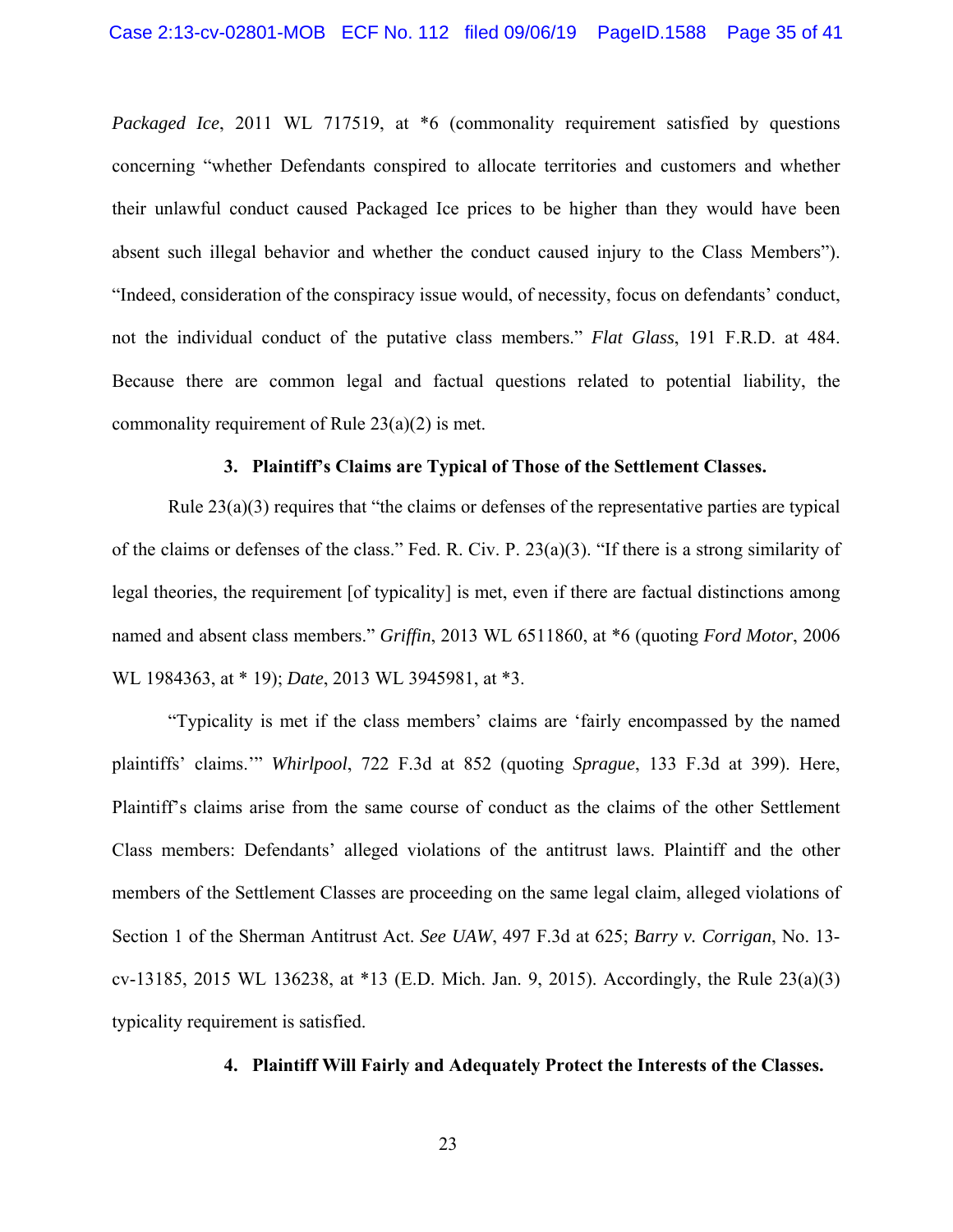Rule 23(a)(4) requires that the class representative fairly and adequately protect the interests of the class. "There are two criteria for determining whether the representation of the class will be adequate: 1) the representative must have common interests with unnamed members of the class, and 2) it must appear that the representatives will vigorously prosecute the interests of the class through qualified counsel." *Sheick v. Automotive Component Carrier LLC*, No. 09- 14429, 2010 WL 3070130, at \*3 (E.D. Mich. Aug. 2, 2010) (quoting *Senter v. Gen. Motors Corp.*, 532 F.2d 511, 524-25 (6th Cir. 1976)).

These requirements are met here. The interests of the proposed representative of the Settlement Classes – Tiffin Motor Homes, Inc. – are common to those of other Settlement Class members. Plaintiff is a direct purchaser of Windshield Washer Systems from a Defendant in the United States. Plaintiff and the other Settlement Class members claim that they were injured as a result of the alleged conspiracy and seek to prove that Defendants violated the antitrust laws. Plaintiff's interests are thus aligned with those of the Settlement Classes.

Moreover, Plaintiff has retained qualified and experienced counsel to pursue this action.<sup>13</sup> Settlement Class Counsel vigorously represented Plaintiff and the Settlement Classes in the settlement negotiations with each of the Settling Defendants and have vigorously prosecuted this action. Adequate representation under Rule  $23(a)(4)$  is therefore satisfied.

<sup>&</sup>lt;sup>13</sup> Rule  $23(g)$  requires the court to examine the capabilities and resources of class counsel to determine whether they will provide adequate representation to the class. The Court previously appointed Freed Kanner London & Millen LLC, Kohn, Swift & Graf, P.C., Preti, Flaherty, Beliveau & Pachios LLP, and Spector Roseman & Kodroff, P.C. as Interim Co-Lead Counsel in this case and all other *Automotive Parts Antitrust Litigation* direct purchaser cases. They submit that, for the same reasons that the Court appointed them to that position, their appointment as Settlement Class Counsel is appropriate.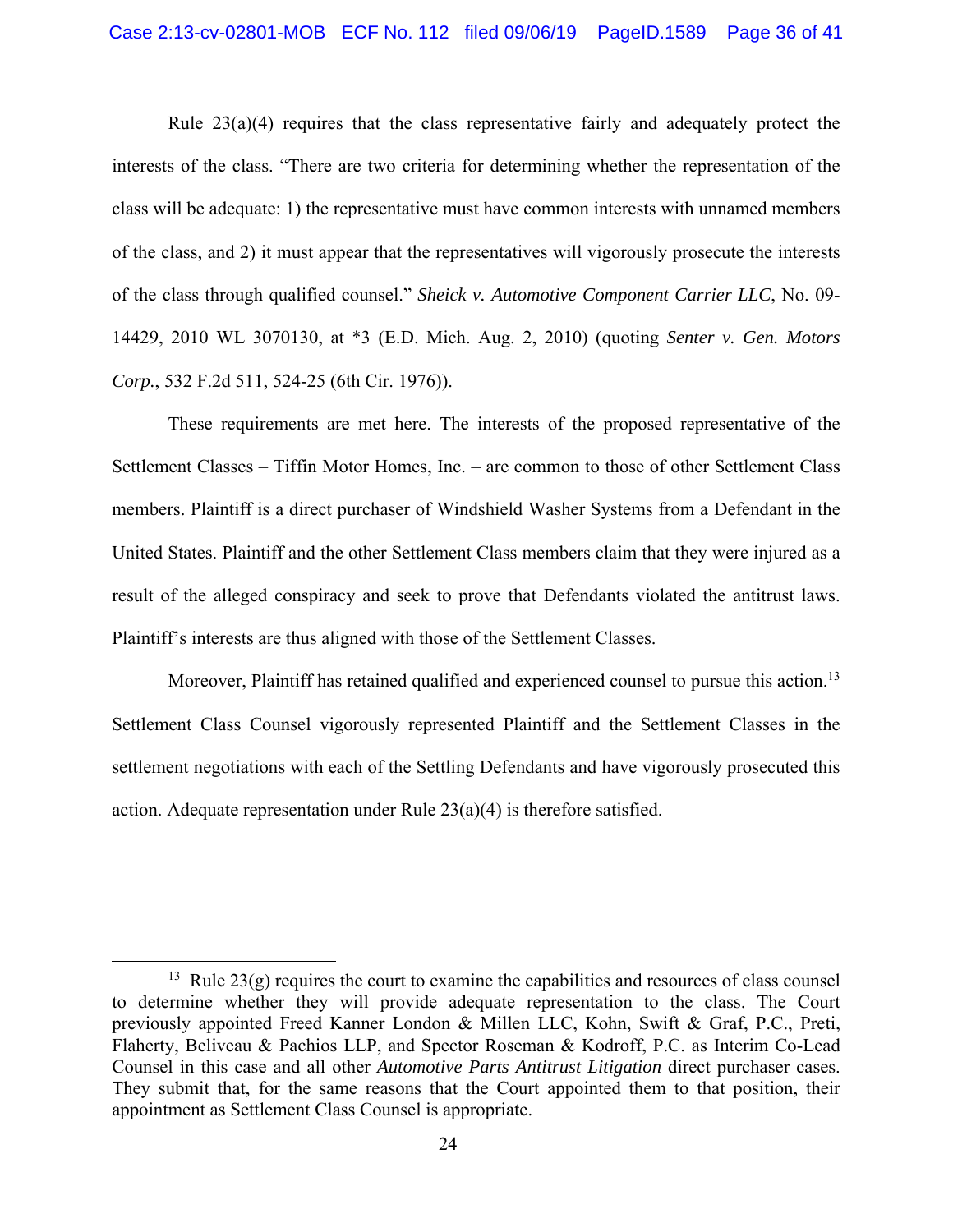## **B. Plaintiff's Claims Satisfy the Prerequisites of Rule 23(b)(3) for Settlement Purposes.**

In addition to satisfying Rule 23(a), Plaintiff must show that the proposed class action falls under at least one of the three subsections of Rule 23(b). Here, each of the Settlement Classes qualifies under Rule 23(b)(3), which authorizes class certification if "questions of law or fact common to the members of the class predominate over any questions affecting only individual members, and . . . a class action is superior to other available methods for the fair and efficient adjudication of the controversy." *In re Scrap Metal Antitrust Litig.*, 527 F.3d 517, 535 (6th Cir. 2008); *Hoving v. Lawyers Title Ins. Co.*, 256 F.R.D. 555, 566 (E.D. Mich. 2009).

#### **1. Common Legal and Factual Questions Predominate.**

Rule 23(b)(3)'s requirement that common issues predominate ensures that a proposed class is "sufficiently cohesive" to warrant certification. *Amchem*, 521 U.S. at 623. The predominance requirement is met where "the issues in the class action that are subject to generalized proof, and thus applicable to the class as a whole, . . . predominate over those issues that are subject only to individualized proof." *Beattie v. CenturyTel, Inc.*, 511 F.3d 554, 564 (6th Cir. 2007) (citation omitted).

Courts have repeatedly recognized that horizontal price-fixing cases are particularly wellsuited for class certification because proof of the conspiracy is a common, predominating question. *Scrap Metal*, 527 F.3d at 535; *Automotive Parts*, 2:12-cv-00103, ECF No. 497, at 27; *In re Southeastern Milk Antitrust Litig.*, No. 2:07-cv-208, 2010 WL 3521747, at \*5, 9-11 (E.D. Tenn. Sept. 7, 2010). Affirming class certification in *Scrap Metal*, the Sixth Circuit observed that the "district court found that the '*allegations* of price-fixing and market allocation . . . will not vary among class members' . . . . Accordingly, the court found that the 'fact of damages' was a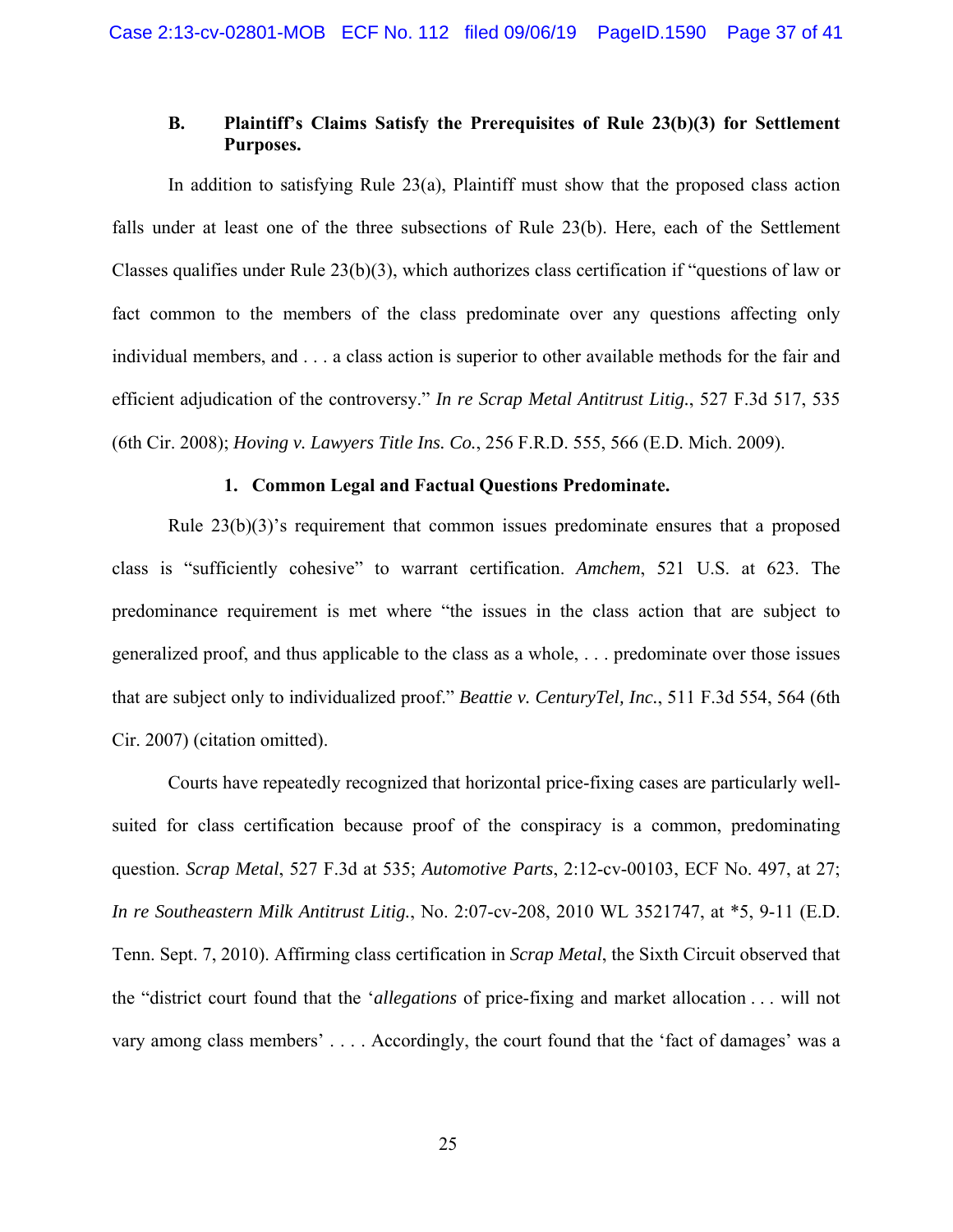question common to the class even if the amount of damages sustained by each individual class member varied." 527 F.3d at 535 (emphasis in original).

In this case the same set of core operative facts and theory of liability apply to each member of the Settlement Classes. As discussed above, whether Defendants entered into an illegal agreement to artificially fix prices of Windshield Washer Systems is a question common to all members of the Settlement Classes because it is an essential element of proving an antitrust violation. Common questions also include whether, if such an agreement was reached, Defendants violated the antitrust laws, and whether Defendants' acts caused anticompetitive effects. *See, e.g., Packaged Ice*, 2011 WL 717519, at \*6. If Plaintiff and the other members of the Settlement Classes were to bring their own individual actions, they would each be required to prove the same wrongdoing by Defendants in order to establish liability. Therefore, common proof of Defendants' violations of antitrust law will predominate.

#### **2. A Class Action is Superior to Other Methods of Adjudication.**

Rule 23(b)(3) lists factors to be considered in determining the superiority of proceeding as a class action compared to individual methods of adjudication: (1) the interests of the members of the class in individually controlling the prosecution of separate actions; (2) the extent and nature of other pending litigation about the controversy by members of the class; (3) the desirability of concentrating the litigation in a particular forum; and (4) the difficulties likely to be encountered in management of the class action. Fed. R. Civ. P. 23(b)(3).

All Windshield Washer Systems litigation is centralized in this Court. If a Settlement Class member wants to control its own litigation, it can request exclusion from any or all of the Settlement Classes. Thus, consideration of factors  $(1) - (3)$  demonstrates the superiority of a class action.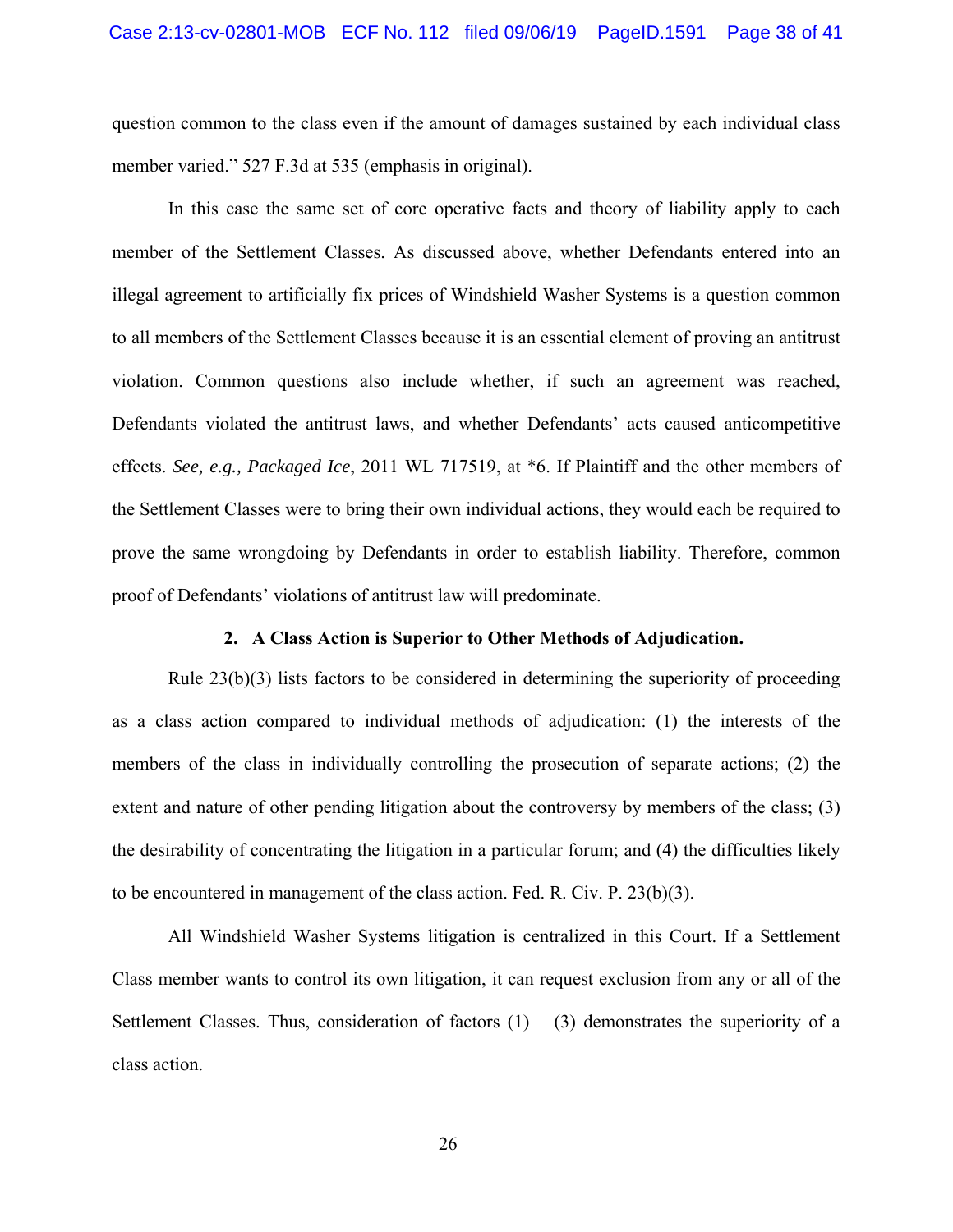With respect to factor (4), in *Amchem*, 521 U.S. at 620, the Court explained that when a court is asked to certify a settlement-only class it need not consider the difficulties in managing a trial of the case because the settlement will end the litigation without a trial. *See Cardizem*, 218 F.R.D. at 517.

In addition, even though the Settlement Classes are not composed of small retail purchasers, "[g]iven the complexities of antitrust litigation, it is not obvious that all members of the class could economically bring suits on their own." *In re Cardizem CD Antitrust Litig*, 200 F.R.D. 297, 325 (E.D. Mich. 2007) (quoting *Paper Systems Inc. v. Mitsubishi Corp.*, 193 F.R.D. 601, 605 (E.D. Wisc. 2000)). Moreover, by proceeding as a class action, both judicial and private resources will be more efficiently utilized to resolve the predominating common issues, which will bring about a single outcome that is binding on all members of the Settlement Classes. *E.g., Cardizem*, 200 F.R.D. at 351 ("The economies of time, effort and expense will be achieved by certifying a class in this action because the same illegal anticompetitive conduct by Defendants gives rise to each class member's economic injury."). The alternatives to a class action are a multiplicity of separate lawsuits with possibly contradictory results for some plaintiffs, *In re Flonase Antitrust Litig.*, 284 F.R.D. 207, 234 (E.D. Pa. 2012), or no recourse for many class members for whom the cost of pursuing individual litigation would be prohibitive. *In re NASDAQ Market-Makers Antitrust Litig*., 169 F.R.D. 493, 527 (S.D.N.Y 1996). Thus, class litigation is superior to the alternatives in this case.

#### **VII. CONCLUSION**

For the foregoing reasons, Plaintiff respectfully requests that the Court grant final approval of the MITSUBA, and DENSO settlements, certify the MITSUBA and DENSO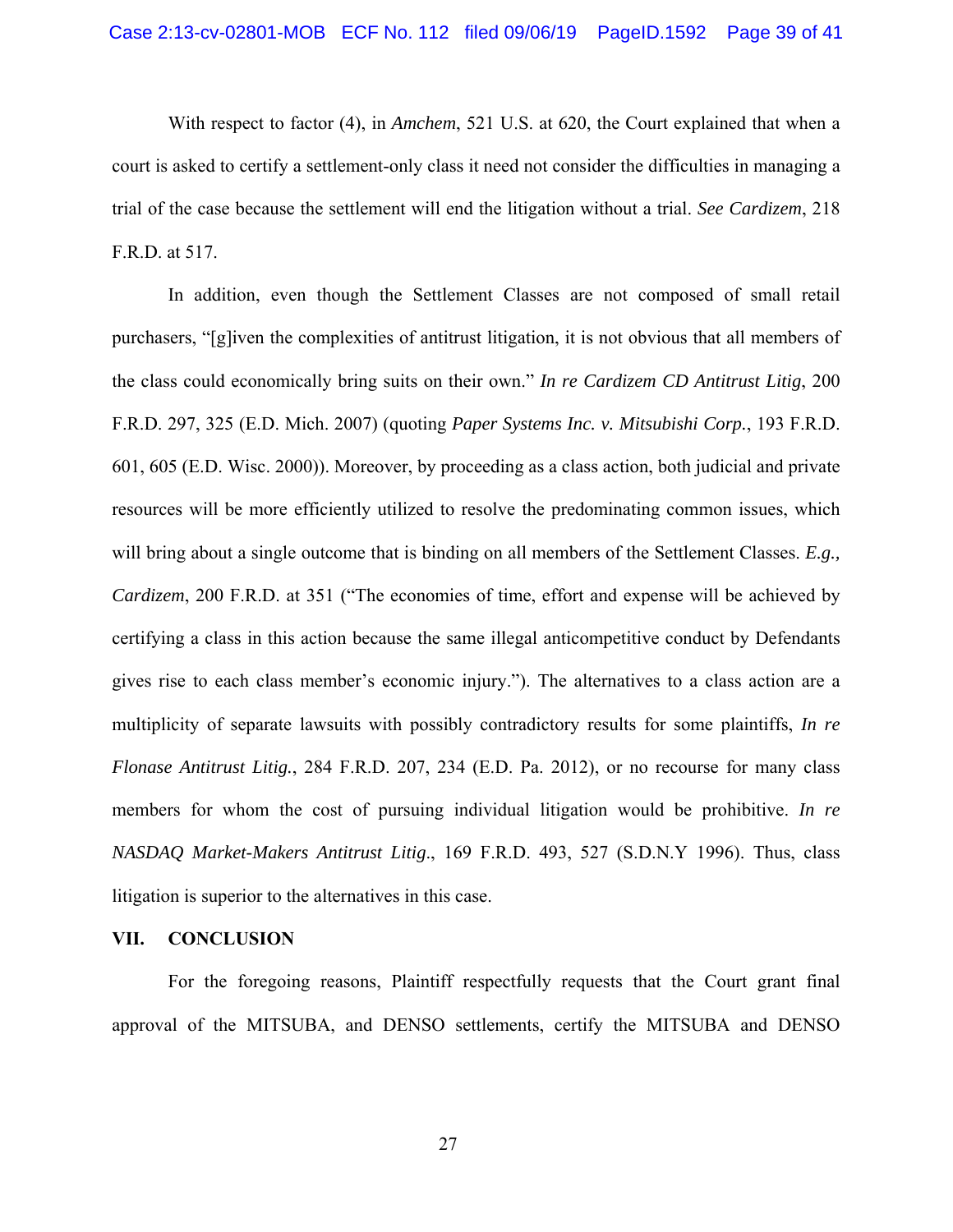Settlement Classes for purposes of the settlements only, and approve the proposed plan for distribution of the Windshield Washer Systems Settlement Fund.

DATED: September 6, 2019 Respectfully submitted,

 /s/David H. Fink David H. Fink (P28235) Darryl Bressack (P67820) Nathan J. Fink (P75185) FINK BRESSACK 38500 Woodward Ave; Suite 350 Bloomfield Hills, MI 48304 Telephone: (248) 971-2500

*Interim Liaison Counsel for the Direct Purchaser Plaintiff* 

Steven A. Kanner William H. London Michael E. Moskovitz FREED KANNER LONDON & MILLEN LLC 2201 Waukegan Road, Suite 130 Bannockburn, IL 60015 Telephone: (224) 632-4500

Gregory P. Hansel Randall B. Weill Michael S. Smith PRETI, FLAHERTY, BELIVEAU & PACHIOS LLP One City Center, P.O. Box 9546 Portland, ME 04112-9546 Telephone: (207) 791-3000

Joseph C. Kohn William E. Hoese Douglas A. Abrahams KOHN, SWIFT & GRAF, P.C. 1600 Market Street, Suite 2500 Philadelphia, PA 19103 Telephone: (215) 238-1700

Eugene A. Spector William G. Caldes Jeffrey L. Spector SPECTOR ROSEMAN & KODROFF, P.C. 2001 Market Street, Suite 3420 Philadelphia, PA 19103 Telephone: (215) 496-0300

*Interim Co-Lead Counsel for the Direct Purchaser Plaintiff*